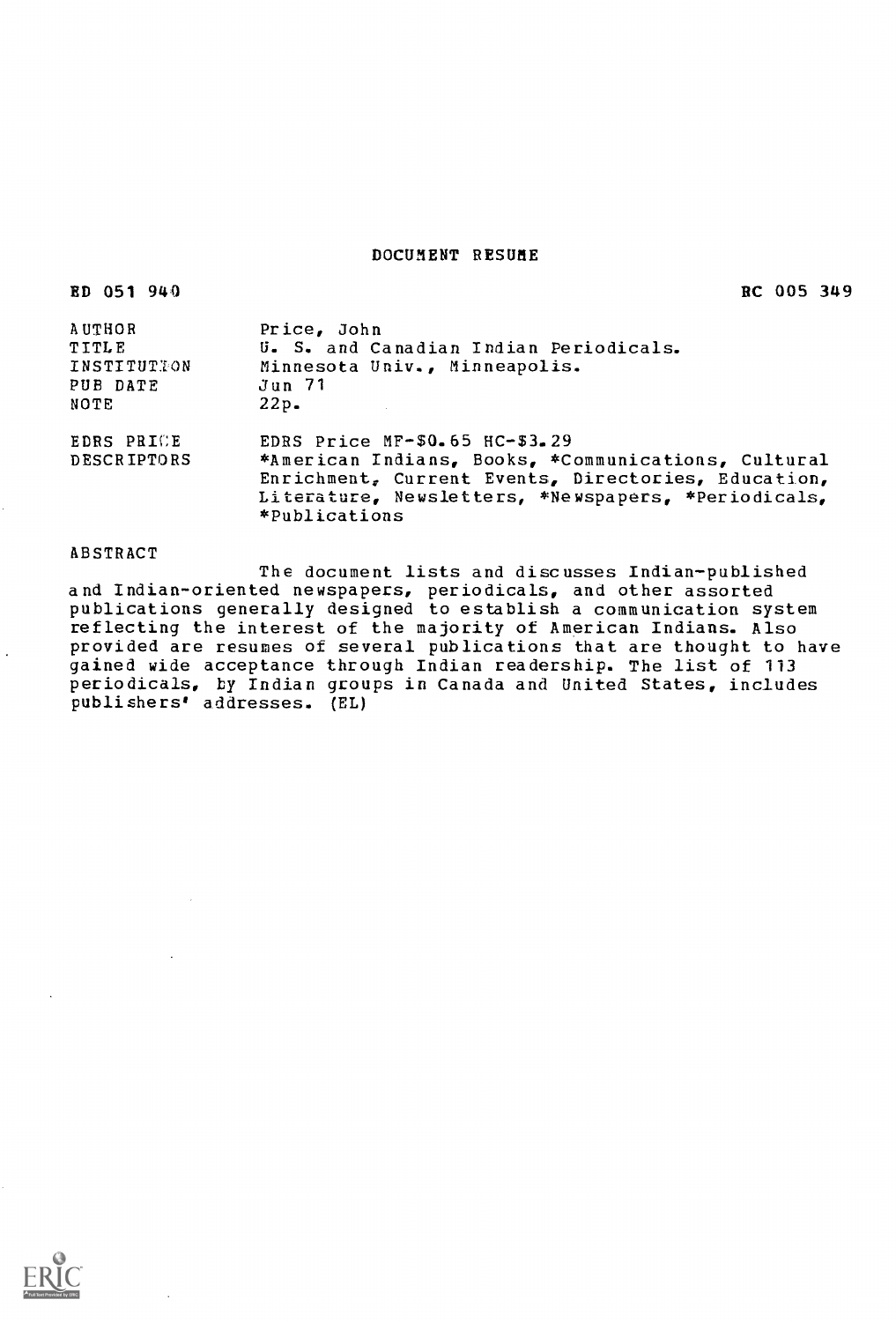U.S. DEPARTMENT OF HEALTH.<br>
COUCATION & WELFARE<br>
OFFICE OF EDUCATION<br>
THIS DOCUMENT HAS BEEN REPRO.<br>
DUCED EXACTLY AS RECEIVED FROM<br>
DUCED EXACTLY AS RECEIVED FROM<br>
THE PERSON OR ORGANIZATION ORIGINATING IT.<br>
POINTS OF VIE

# U.S. AND CANADIAN INDIAN PERIODICALS



by

John Price Programme in the Anthropology of Complex Societies York University Downsview, Ontario, Canada

Edited by

Richard G. Woods Arthur M. Harkins

Training Center for Community Programs in coordination with Office of Community Programs Center for Urban and Regional Affairs

> University of Minnesota Minneapolis, Minnesota

> > June, 1971

 $\mathbf{1}$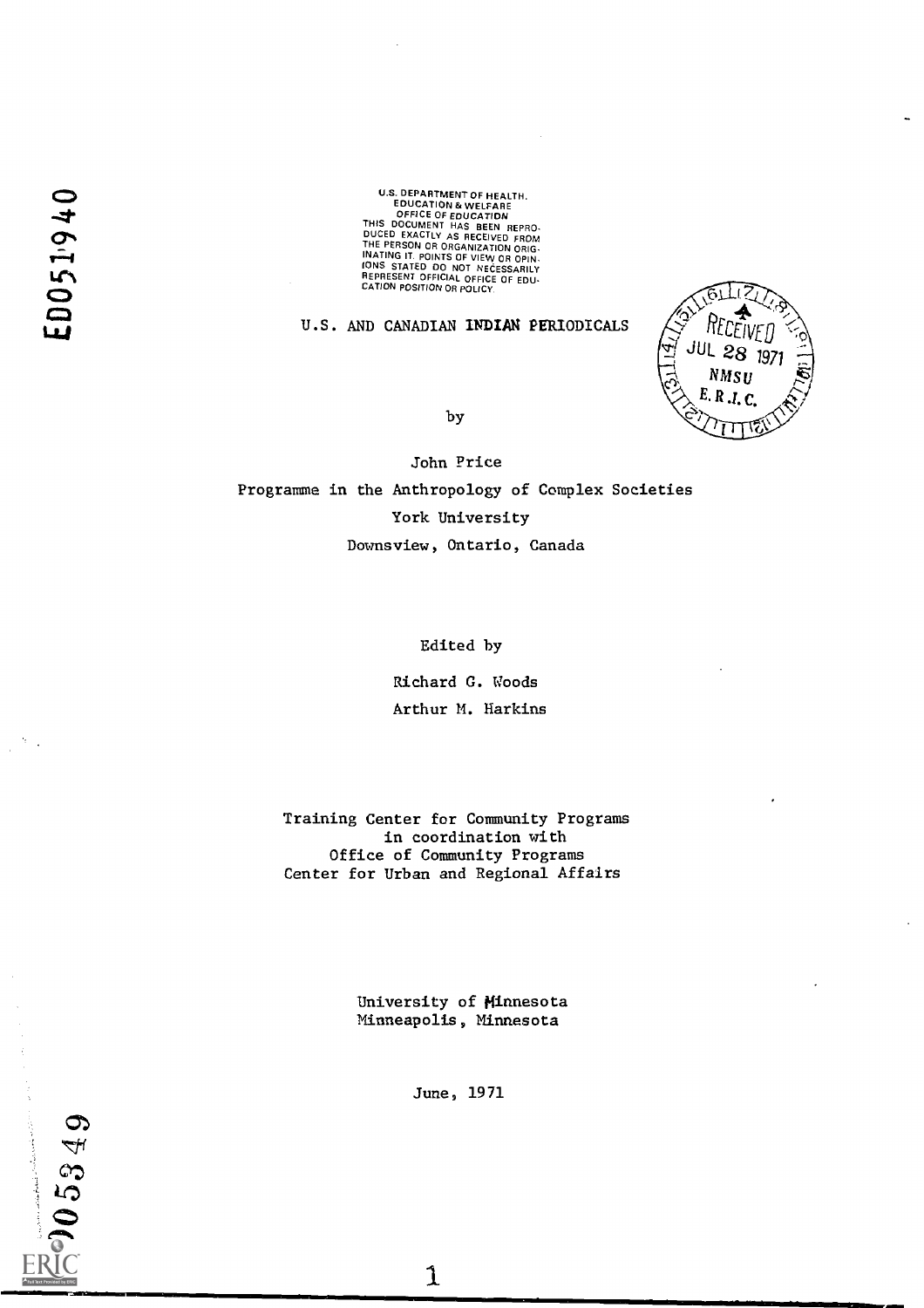Periodicals that are aimed for an Indian readership have become an important part of contemporary Indian life in the United States and Canada. Most of these are written and published in English by Indians as a communications media for a particular formal association such as a tribe, an intertribal council, or an urban Indian center. Most are less than five years old and only a few current ones are more than ten years old. While once extremely diverse in languages and tribal cultures, Indians are unifying in pan-Indian political, social, and ideological ways and these periodicals are now central to that unification process. For social scientists, the analysis of these periodicals could be very useful, particularly in situations in which there is a resistance to participant-observation and interviewing techniques of research.

Recent books by Indians, such as Custer Died for Your Sins: An Indian Manifesto (Deloria 1969) and The Unjust Society: The Tragedy of Canada's Indians (Cardinal 1969), synthesize the political concerns of many contemporary Indian intellectuals, but the day-to-day concerns of Indians are more accurately expressed in the pages of these periodicals. The periodicals often get down to the level of local individuals with matters of birth, marriages, deaths, who won athletic events or scholarships, and so forth. Also, the issues discussed, in these books usually appeared earlier and were much more fully discussed in the periodicals.

There is also a large ephemeral literature of notices, conference reports, etc., that Indians participate in producing. This comes from government agencies; national, state or province, and local Indian associations; and from organizations such as church groups that have Indian oriented programs. However, the periodical literature has a more completely Indian authorship and it is more widely read by Indians than this other material. To some degree, the periodicals have collectively become a body of literature in terms of both historical docurzentation and aesthetic expression.

 $\overline{c}$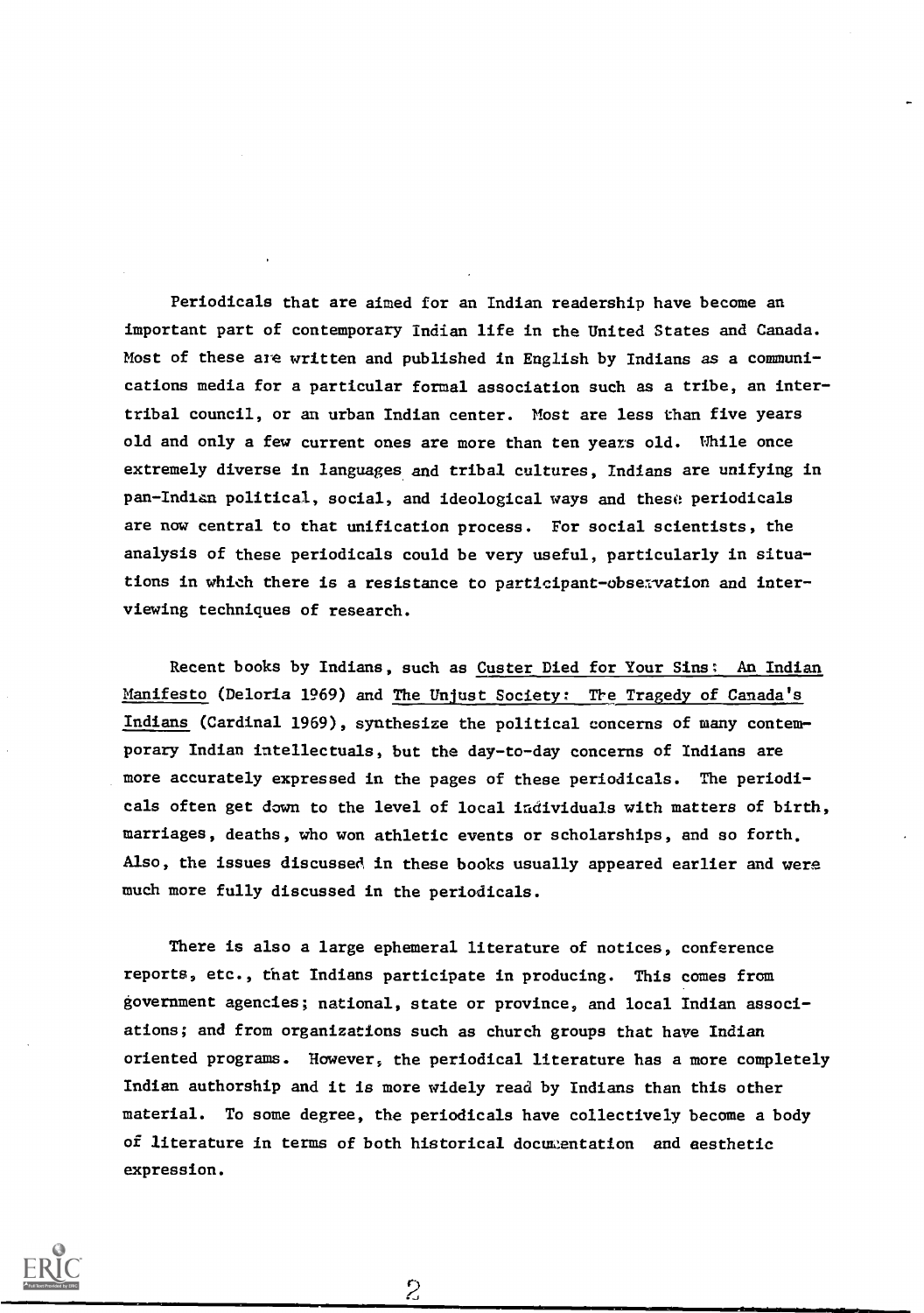As an example of a challenging project in history, one might analyze the several Cherokee periodicals. Probably the first Indian periodical dates back to a newspaper that used Sequoya's syllabary and began publishing in Cherokee in 1828. The Cherokee produced periodicals after they went to Oklahoma (The Cherokee Times) and now there are several urban based Cherokee periodicals (Cherokee Examiner, South Pasadena, California: Cherokee Speaker, Chicago; Keetowah Speaker, Artesia, California, etc.).

Indian periodicals often carry poetry, short stories, ethnographic notes, and historical sketches. In fact, protests are very often put into poetic form in the politically oriented periodicals. However, one of the most explicitly aesthetic Indian periodicals is a series (The Writers' Reader, 1962 ff.) produced by the high school level creative writing classes of T. D. Allan at the Institute of American Indian Arts in Santa Fe, New Mexico. After 1963 these poems and short stories were also encouraged by the Vincent Price Awards in Creative Writing and the Scottsdale National Indian Arts Exhibition. Here are two typical poems that I enjoy from that series. The first is reminiscent of a traditional prayer and the second reflects Indian humor.

Song of a New Cradleboard

by Phil George, 1965

Oh little one, while you sleep, dream good dreams And grow straight. The flower of love, the rose's branch, protects you. On this pine board, the white, soft doeskin encases you. Beneath your delicate body the tree-moss nestles you. May love from the rose be yours. May purity enfold your life. My child, be brave in war, wise in the council lodge. Straight as this board which I have made this day, May you forever walk.



-2-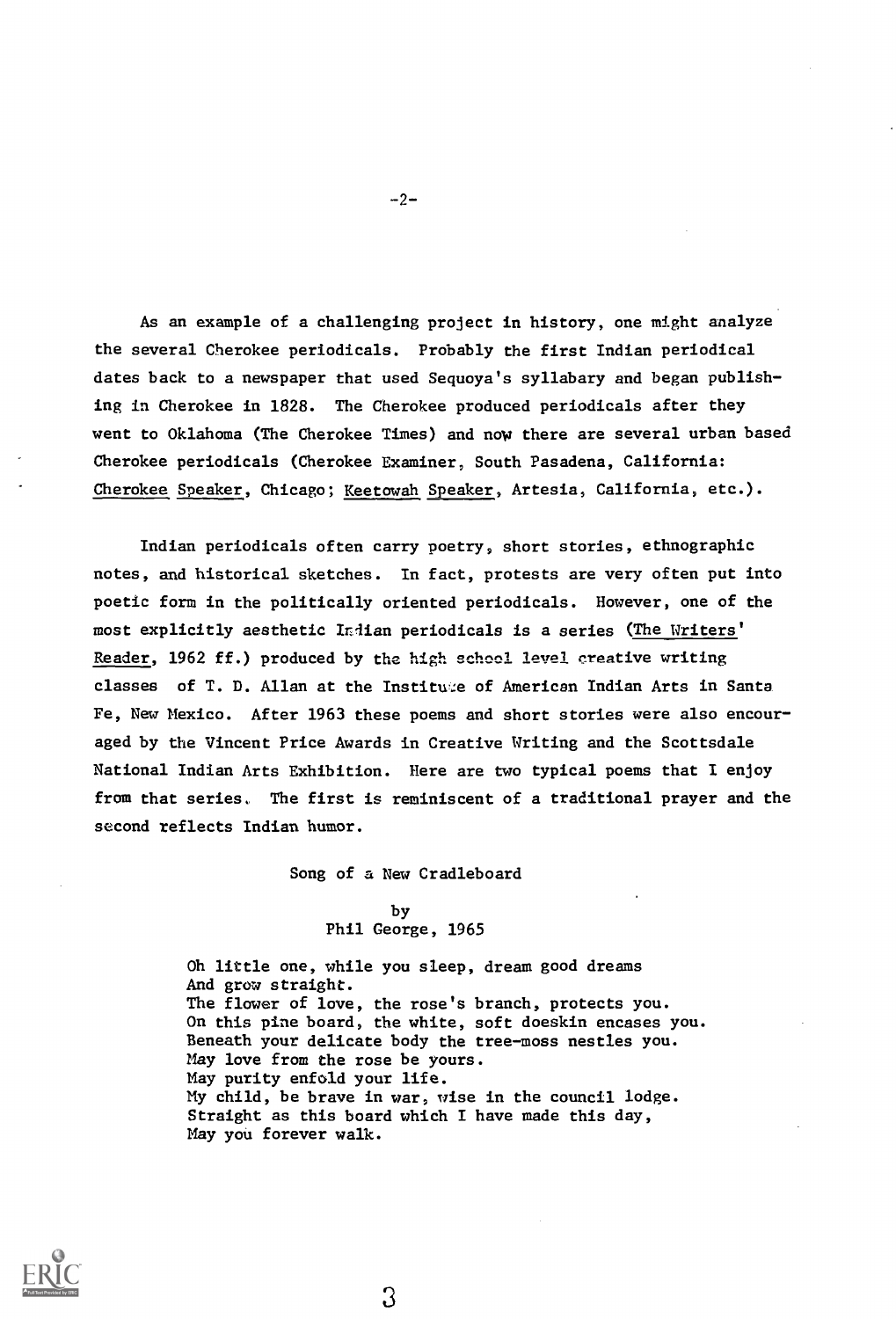### Afternoon and His Unfinished Poem

### by

### Calvin O'John, 1967

Afternoon sits down on an old rocking chair and starts writing his poem. The sun drops by and adds a few bright words. All is going well. Then, unexpectedly, out of the Grey sky comes wind, his huge cheeks puffed up. He lets out a burst that carrys Afternoon's unfinished Poem across the corn fields. Afternoon is very angry. He gets up from the old rocking chair and chokes wind's Throat so he can't blow any more. The wind dies down. Afternoon goes and searches for his unfinished poem.

The development of political awareness, cohesion, and action has been the most common reason for being for the Indian periodicals. Typically the publication was originally conceived as a means to a political solution of practical problems in a democratic society. The feeling is expressed as, "If we can just organize our people, then we can really get things done."

The original conception of the urban-based periodicals is usually either inter-tribal and directed at a specific regional collection of tribes or it is a grand scale pan-Indianism, attempting to communicate to people of all tribes. The titles often reflect this common vision of organizing all Indians: Aborigine, Americans Before Columbus, American Indian Horizon, American Indian Tradition, etc. Two organizations created their periodical title from the initials of their aspiring organizational names. The Indian League of the Americas, based in New York City, has a little newsletter called ILOTAN. The International Natives Democratic Indian Alliance of North America, based in Los Angeles, had a newsletter called Redman's INDIAN.



 $-3-$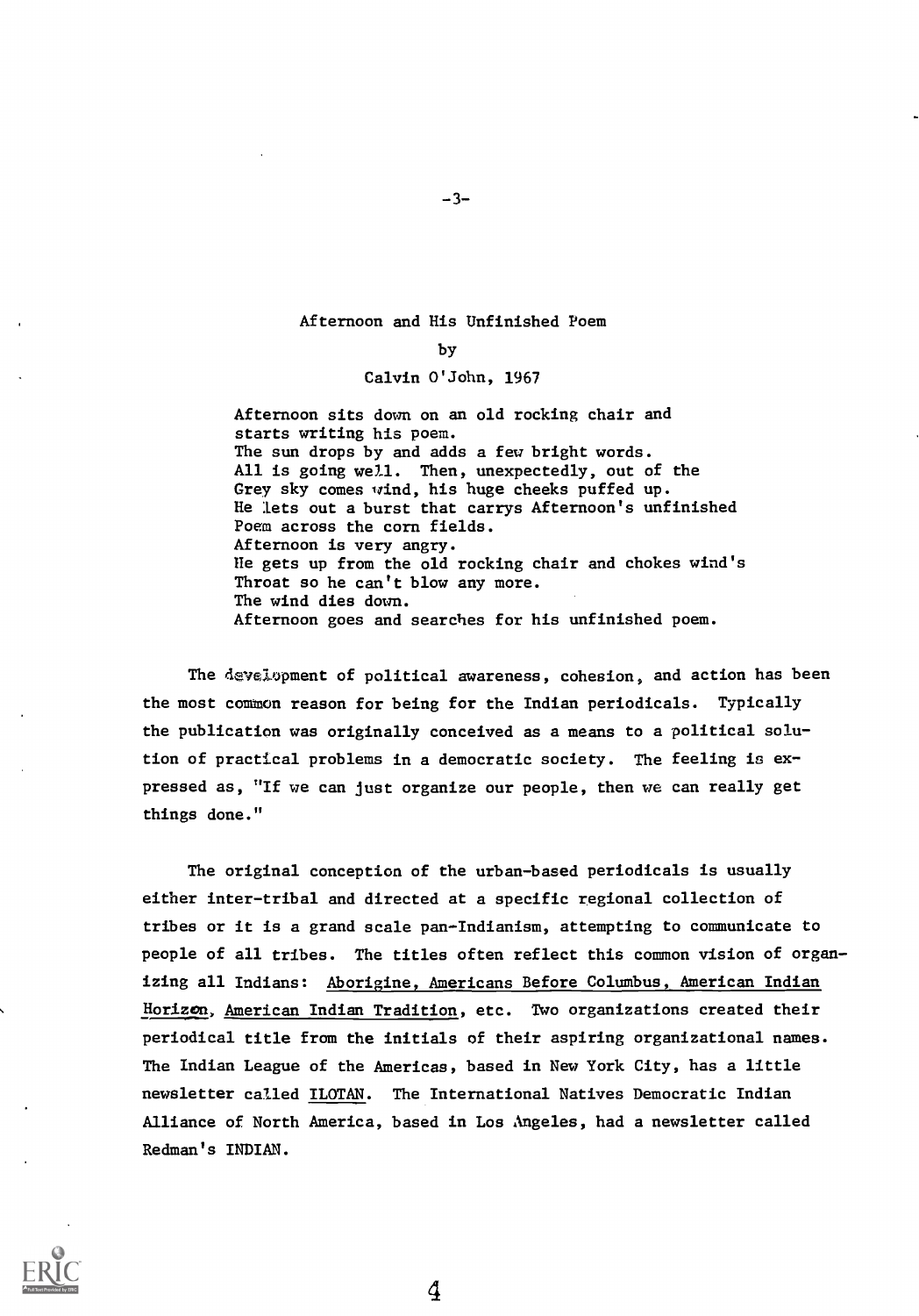It is hard to keep up with the rapid changes in this field. The newsletter that was the most nationwide in distribution in the United States was called Indian Voices, edited in Chicago and published in Tahlequah, Oklahoma for several years. In fact, the death of one of its editors, Clyde Warrior, was seen as a tragic loss in both the U.S. and Canada. Indian Voices relied for material largely on new legislation and political speeches, letters from readers, and articles from other Indian periodicals. It stopped publication two years ago. Two prominent students of contemporary Indian life (Sol Tax and Kathy Molohan) claim that Akwesasne Notes is now of National importance.

The Canadian government, directly or indirectly, helps to finance most of the native's (here, of course, we include Eskimos and Metis or mixed bloods) publications. Thus, it is not surprising that the only significant national Indian publication, The Indian News, is published by an agency of the federal government (Department of Indian Affairs and Northern Development) in the national capital at Ottawa. The editors are Indians.

A recent article in The Indian News (January, 1971) discussed one man's attempts to develop a national Indian newspaper in Canada without government funding. Fred Favel, a thirty-year-old non status Cree from Manitoba recently started a monthly newspaper, The First Citizen. He was in Vancouver for six months, "just sort of making it from issue to issue. . . . We decided that to be truly national we had to get out and see a lot of people on the reserves across the country. . . We'd have to print wherever we travelled." He published briefly in Toronto, Fredericton, and Ottawa and then returned to Vancouver. He considers The First Citizen to be the only truly independent publication in Canada. "I'm not talking about the small mimeographed reserve newsletter. They are fine, they're being done mostly by young people using band council facilities to keep up community interest within the reserve itself.  $\dots$  . To my knowledge it's . . . the first Indian newspaper that has gone on as



-4-

 $5\overline{5}$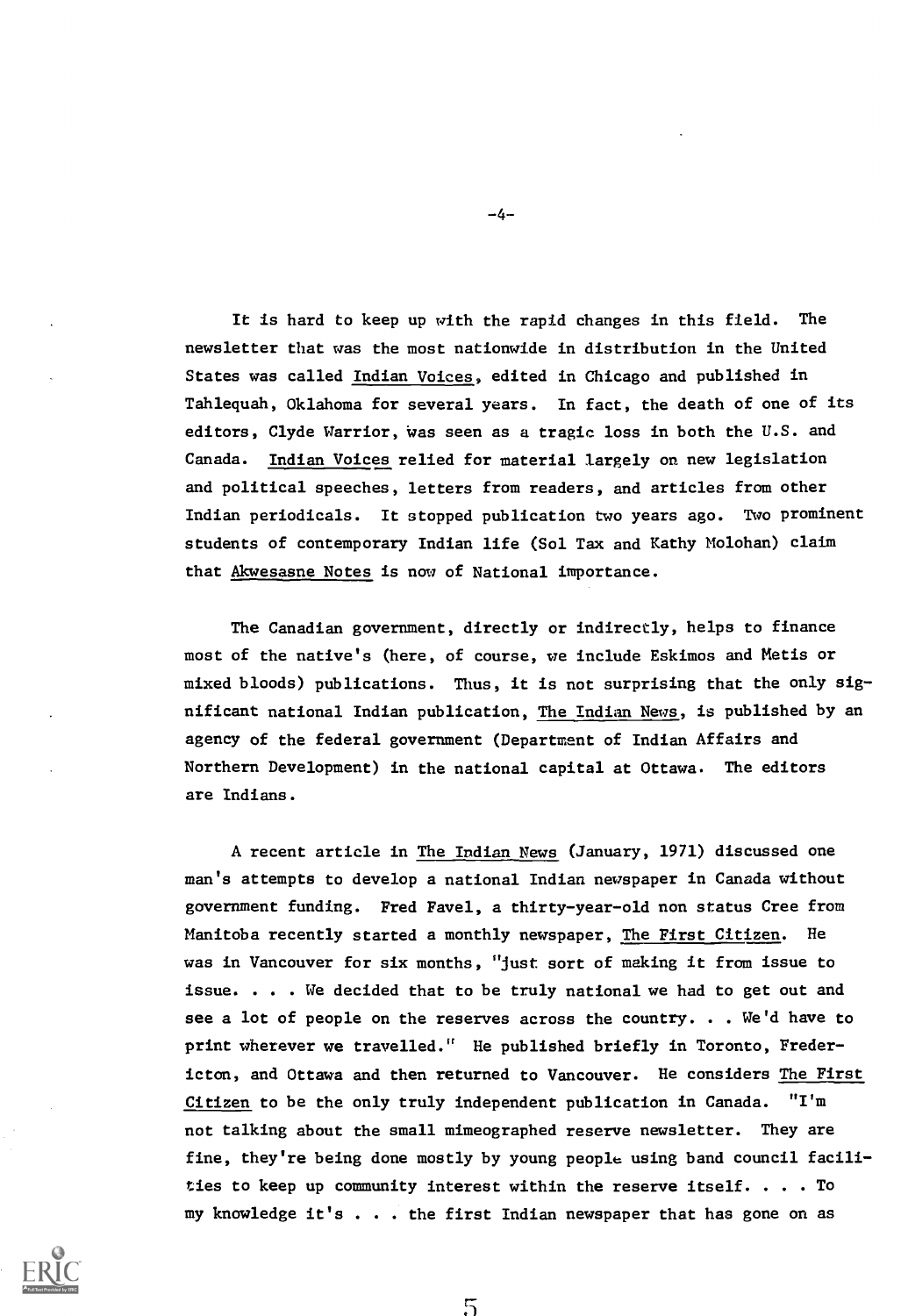long as it has without one cent of any government subsidy. . . . We do not get along with the Indian organizations any better than we do with the Indian Affairs Department. . . . We are not being controlled by anyone other than, you might say, our conscience and the feedback we get from people on the reserve." The paper's current run is about 3,000 copies and although it is still basically a one-man operation, Favel plans to begin publishing on a weekly basis.

There are no genuinely international Indian periodicals with a significant number of readers in more than one country. The national periodicals, such as Indian Voices, and The Indian News, however, did a fair job of covering important events in the other's country. Perhaps more important than these national periodicals, for both national and international communications, is that local and state-province periodicals freely repeat each other's materials. Thus, by subscribing to each other's periodicals, a kind of informal press association has developed. Abstracts of a particularly interesting or well-written article may appear within a month after it is originally published in dozens of other periodicals in North America.

As an example of the excellence of the Indian periodicals as a literature of protest, I have selected from an article by Melvin D. Thom in Talking Leaf (1967:5-7). Thom was Executive Director of the National Indian Youth Council and this is some of what he said before a U.S. Senate Sub-Committee in December 1966. The political orientation of the Youth Council is "pan-Indian" rather than tribal or inter-tribal and it is strongly "liberationist," rather than "assimilationist" or favoring relocation and termination. Generally, among young Indian activists, the angry words of  $f$  litical rhetoric have become "relocation" and "termination in the United States and "assimilation" in Canada. I suppose we could say that social manipulation without genuine representation is the basic theme of Indian protest.

6



-5-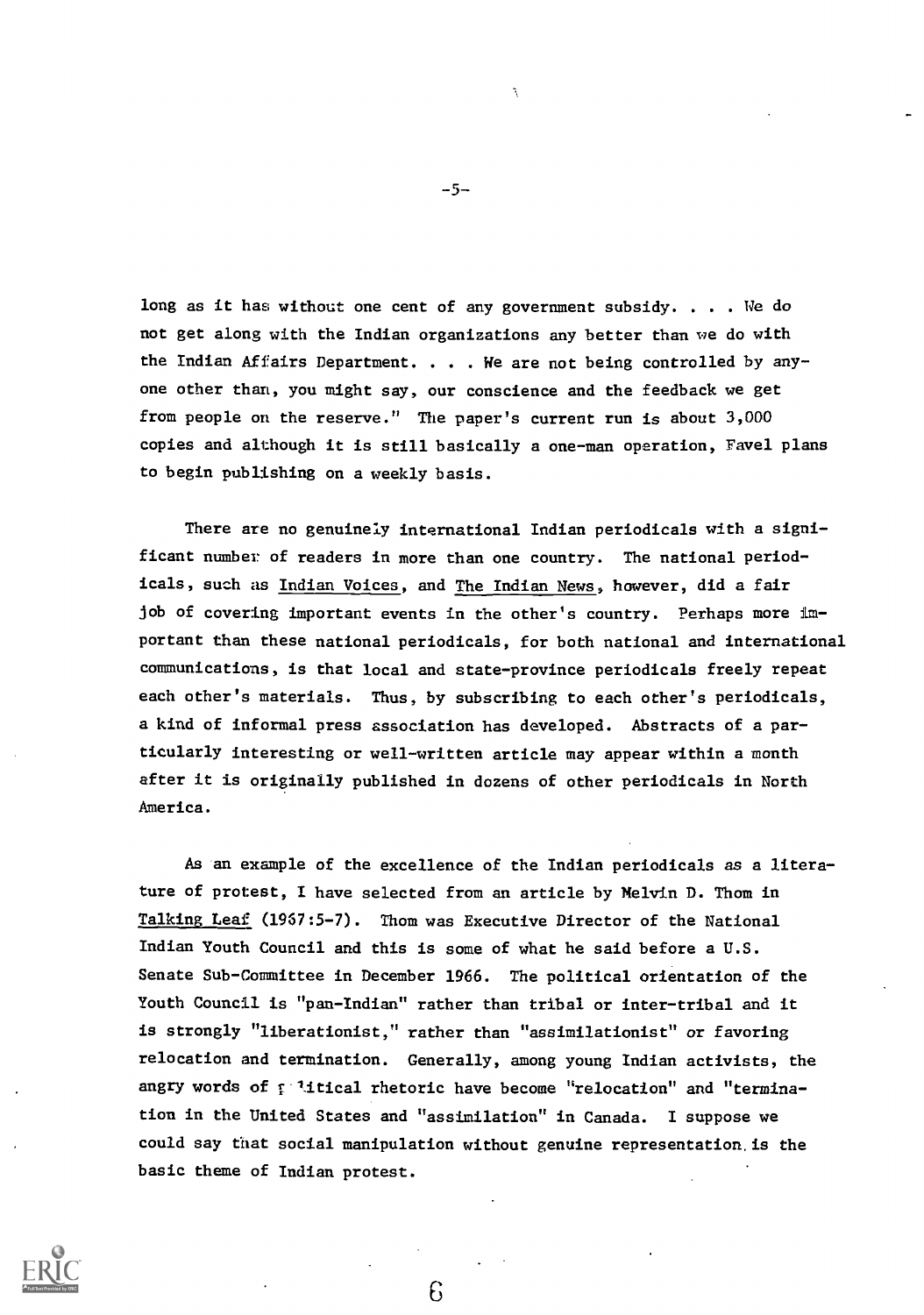"We observe that the federal government's poverty program is nearly three years old. Gentlemen, the federal government's Indian poverty program is over one hundred years old. Under this Indian poverty program the federal government has had tatal economic responsibility for the welfare of Indians.... The total expenditure over the past one hundred years has exceeded 4.2 billion dollars ...

"In recent years the expenditure by the government for each Indian  $\ldots$  . would amount to an annual amount of  $$4,685$ for a family of five people. . . . The average Indian family income, in fact, is less than \$1,600. Obviously something is wrong.

"What is the result of this 100 year war on Indian poverty? The result is an Asiatic-type poverty: an infant mortality rate of 53.7 deaths per  $1,000$  live births. . . . Abominably high incidence of disease in diptheria, dysentery, hepatitis, and typhoid fever . . . Average schooling of eight years for young adults . . .

"And, the most incredible failure of all is the effort to provide employment has resulted in a 50 per cent unemployment rate among Indians - five times that of the Negroes, and ten times that of the whites.

"To escape this grinding poverty, the federal government has offered Indians another choice: that of becoming part and parcel of the urban ghettos. During the past 15 years with the encouragement of the government, Indians have been flowing into the slums of Los Angeles, New York, Chicago, Minneapolis, and San Francisco. Nearly a quarter of a million Indian people are now residents of the big city slums. This is a classical example of the cities becoming the dumping grounds for those fleeing rural poverty.

"In trying to solve the so-called Indian problem, the government has come forward with one simple-minded solution after another. First we were driven into the most forbidding areas of the country and contained by the Army. Most of the land and resources were lost; we were civilized by outside educators, missionaries, and financial advisors. In no case were we allowed to have independent and self-respecting income so that we could deal with the rest of the country as equals.

"A brief attempt to reverse this process during the early New Deal gave way to the latest solution, a policy of doing away with Indian reservations as fast as possible and moving Indians into cities. . . . Over the past 100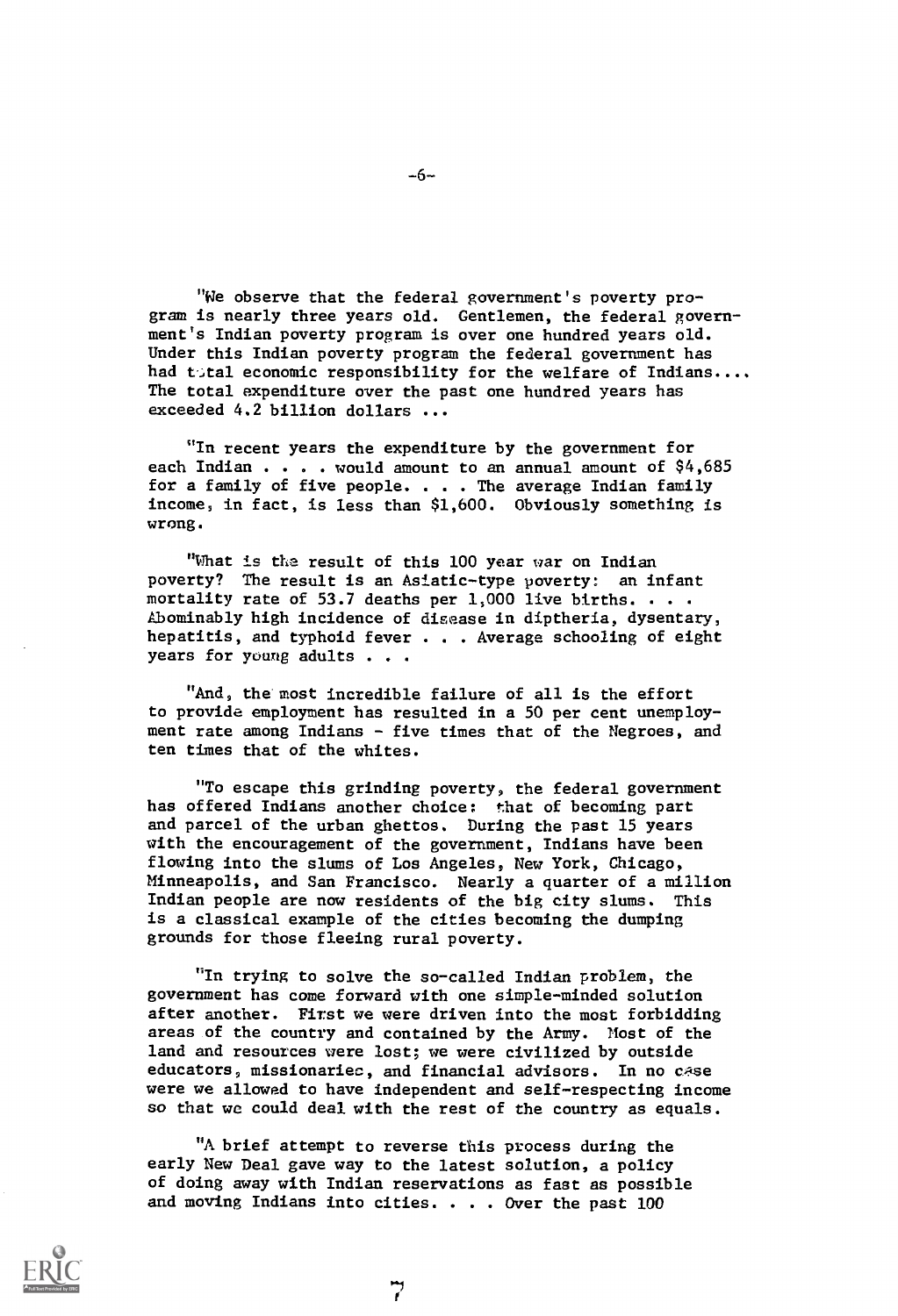years this country has spared little to turn Indians into Whites. But, all this policy has accomplished has been to shatter Indian's communities and obscure the real problems. . . .

"Any Indian will tell you he needs steady income; he needs a job. . . . the government has not been willing to significantly subsidize economic development in the Indian communities. . . . The annual cost for providing employment for unemployed Indians at \$2 per hour would be less than the space program spends in two weeks time. Furthermore, federal expenflitures could be cut significantly in a community that had become economically self-sufficient."

Both pan-Indian associations and inter-tribal councils tend to be urban based while the band or tribal council is, of course, generally rural. Few Indian colonies are ever vithin cities (such as in Reno, Nevada or Tucson, Arizona). It is the large-scope urban-based periodicals of these associations that can shift from being monthly mimeographed newsletters to newspapers or magazines. The rural newsletters tend to have shorter articles and more articles per issue than the urban newsletters. They often have a lot of local gossip, notices of events, scores of athletic games, etc., in addition to lead stories, usually about major economic and political developments in the area. The rural newsletters still have a wide range in the average length of their articles, from about 100 to over 400 words. Urban newsletters are more often printed by offset press or are typeset so that the print can be smaller and photographs can be used more easily. The average length of articles in urban newsletters tends to be between 300 and 700 words. In terms of order of content frequency, both rural and urban periodicals tend to concentrate first on local news, second on general national Indian news, third on Indian agency activities, and fourth on other events. However, in terms of their treatment of local news the rural periodicals tend more to concentrate on such things as schools, festivals, and local aspects of national issues.



 $-7-$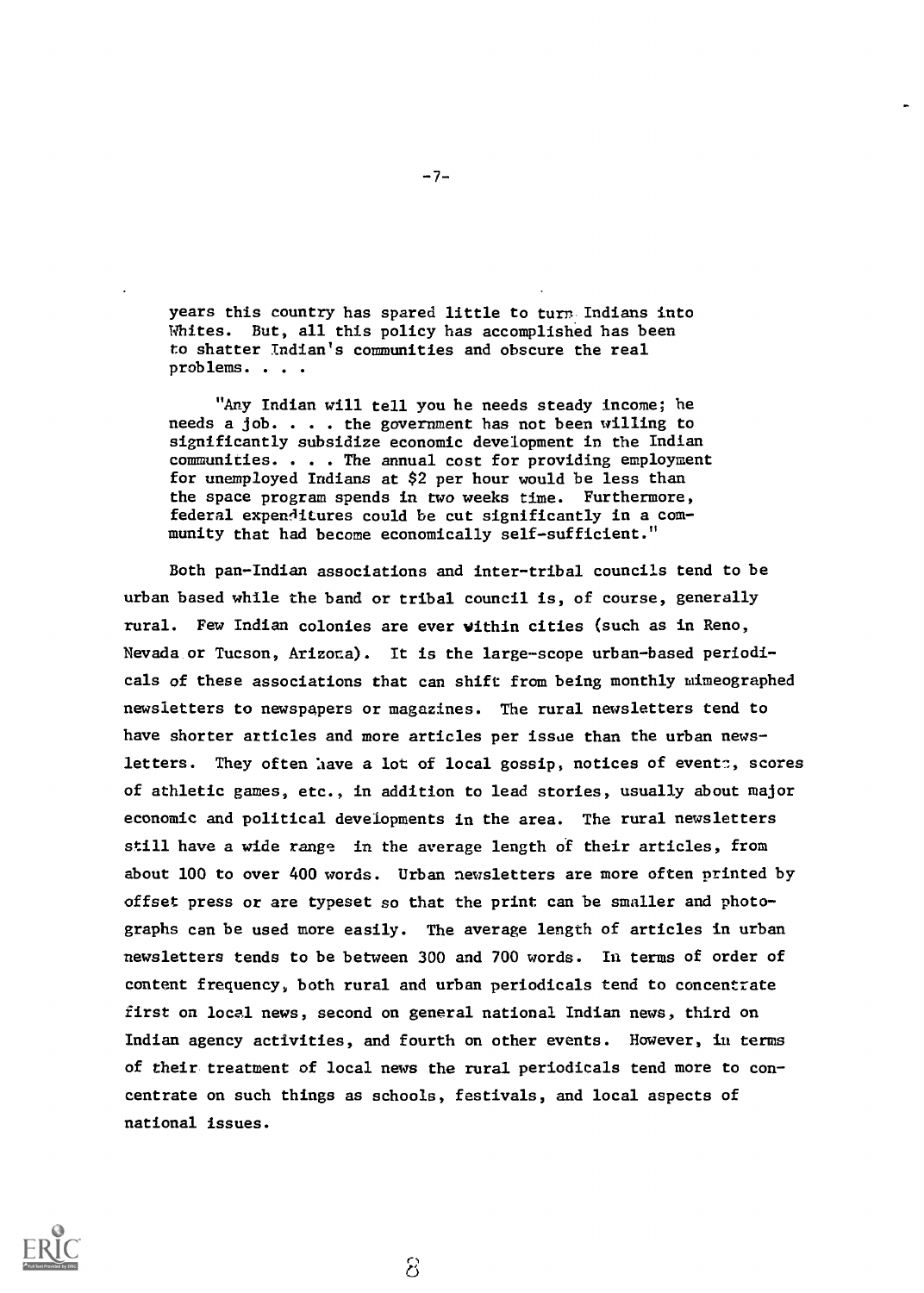An important stimulus and influence on rural publications in the U.S. was a series of summer workshops on the operation of Indian reservation newsletters. Two were held at the University of Utah and one at the University of South Dakota. The Leech Lake Newsletter, Ute Newsletter, War Cry, and several more were developed by people who attended one of these workshops. In a few other cases a VISTA worker (Volunteers in Service to America) has helped to start a newsletter.

One of the best rural newsletters is edited as a hobby by a professional white reporter who works for a Riverside, California newspaper. Bill Jennings started The Indian Reporter: The Newspaper of the Southern California Indian in 1964. This is mimeographed and usually issued seven times a year. It is not as politically oriented as most Indian publications, but it gives a balanced, factual account of a wide variety of local, state, and national Indian affairs. It relies heavily on reader correspondence for material.

The Navajo Times is the best tribal periodical. It is a weekly newspaper published since 1960 by the tribe at Window Rock, Arizona. It is usually about thirty pages in length with balanced news coverage, an editorial page, professional and classified advertisements, comic strips, etc. The Bureau of Indian Affairs began much earlier (1943) to publish a monthly news magazine in the Navajo language called Adahooniligii ("Events") with English summaries.

The best state or province periodical is the Tundra Times, which began to serve all of Alaska's natives in 1964. It is a bi-monthly newspaper, put out by the Eskimo, Indian, Aleut Publishing Company of Fairbanks, Alaska. It has the format of a quality newspaper, clearly separating factu'l articles from editorials. It vigorously pursues stories, sending out its own reporters rather than just waiting for letters from readers or interpreting the articles of other Indian periodicals.

9



-8-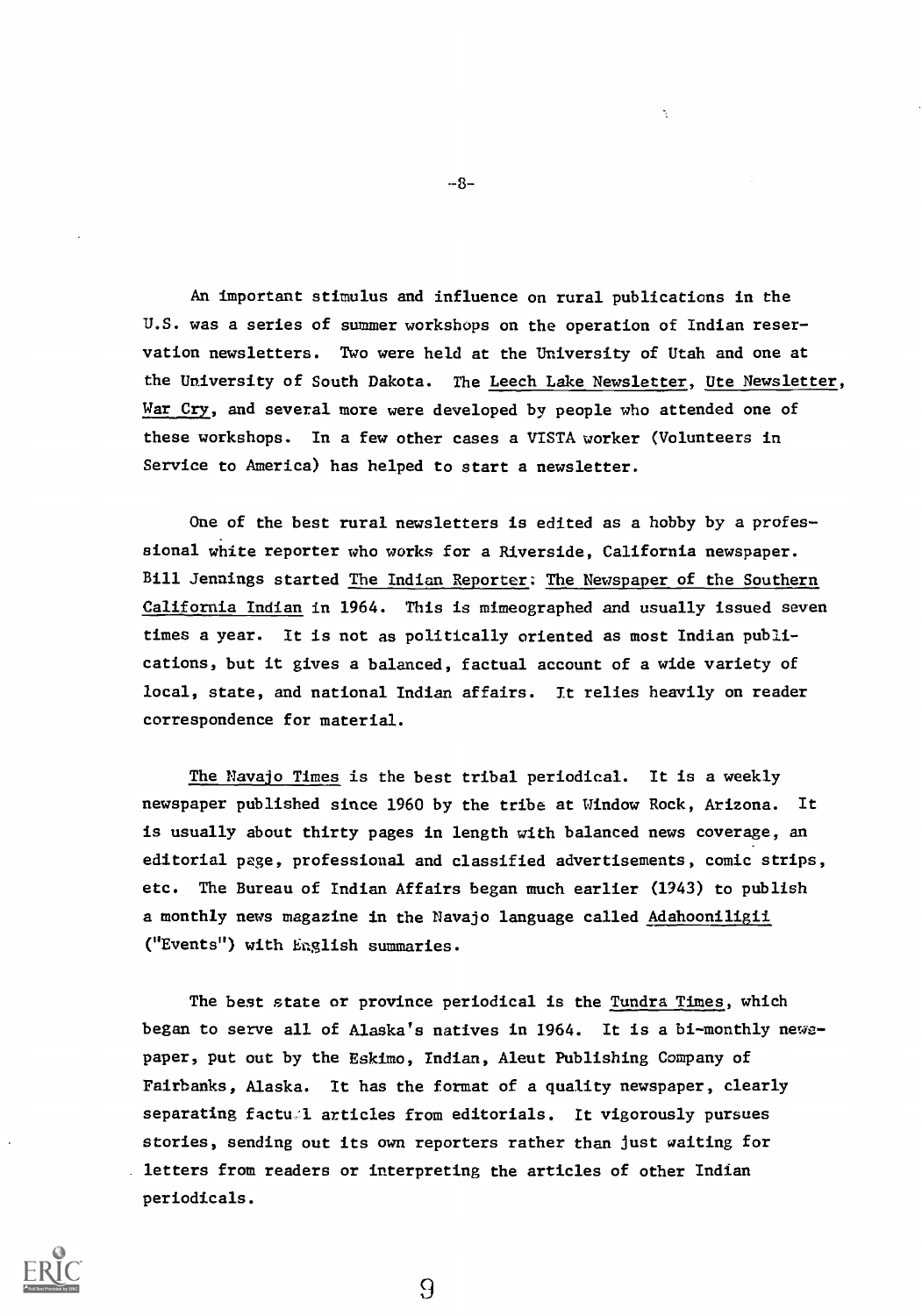An early magazine was The Indian; The Voice of the Mission Indian Federation. This federation of tribes in Southern California was formed in 1919 to oppose the control of the reservations by the Bureau of Indian Affairs, to create a self-governing and representative council and police force, and to fight for a variety of Mission Indian causes. It was generally successful in organizing the thirty-seven scattered mission Indian reservations and 5n opposing B.I.A. rule, but it failed to win the major land and water claim cases that it sought. The Indian was initiated in 1931. In 1934 it was very patriotic to the U.S. and "Our flag" and opposed to the communistic experiments that the Indian Reorganization Act would impose on Indians. It claimed that this bill would "collect the Indians again into groups and shut whites out of the reservations . . . we the Indians shall be used as an experiment in the feasibility in the United States of small independent communal enterprises."

The Federation's adamant opposition to the B.I.A., its failure to win the land claim cases, and its strong hand in the local politics of individual reservations eroded its effectiveness over the years. In 1953 two U.S. federal measures were passed to speed up the assimilation of Indians. One authorized states to assume jurisdiction over criminal and civil matters on reservations and the other declared the intent to terminate federal relations with the tribes as rapidly as possible. The Federation leaders were in favor of this "freeing the Indians", but they were out of step with the times again. Increasingly Indians called for a continuation of their special relationship with the government. The Federation finally split into two factions in 1963, went to court where it was decided to split the money in the treasury, and became ineffective after that.

The Southern California reservations then essentially became politically integrated at the state-wide level in such associations as the Inter-Tribal Council of California and the California Indian Education Association, both of which have periodicals. The local communication

10



 $-9-$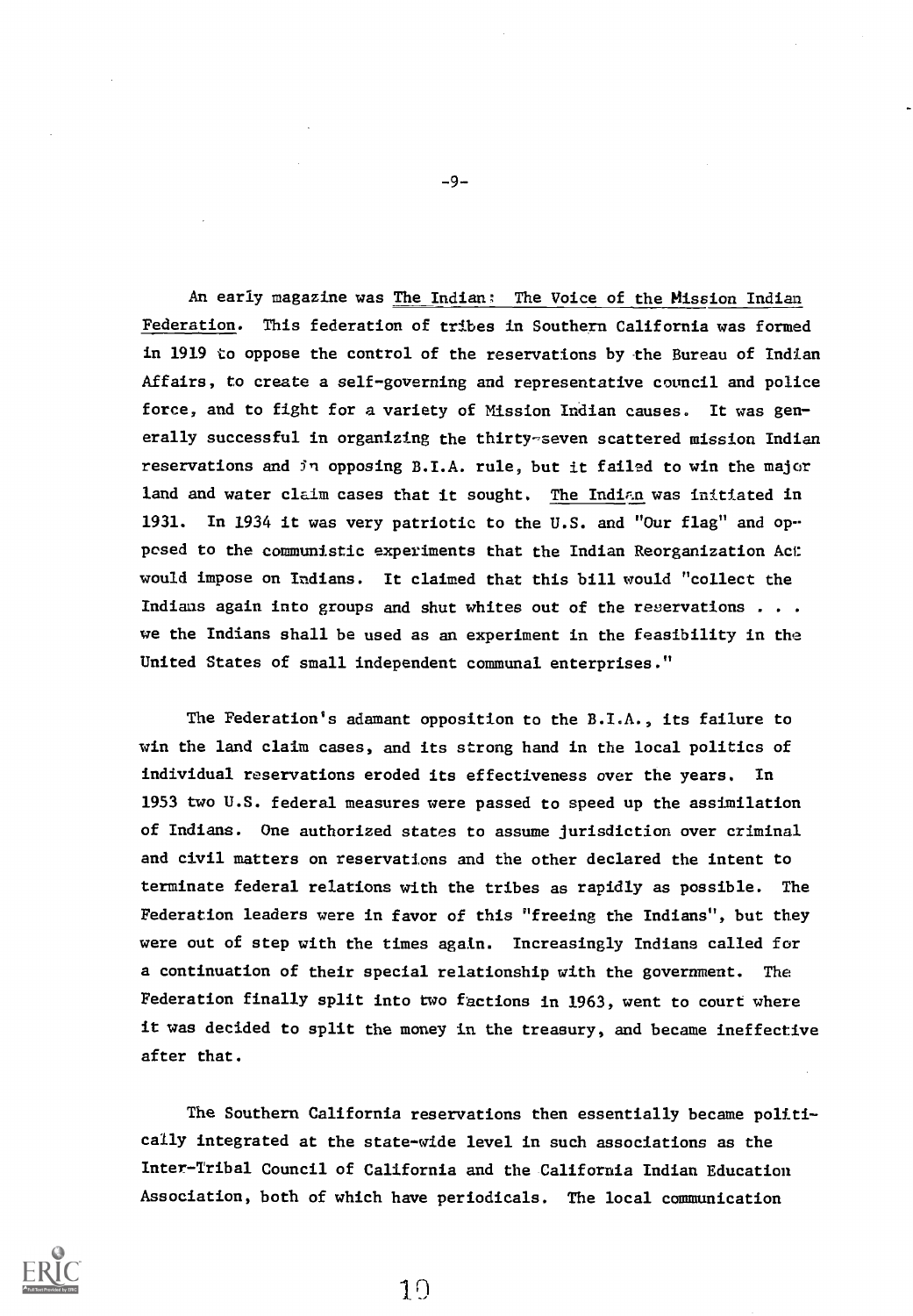function, however, was essentially taken over by Bill Jennings' paper, The Indian Reporter.

Another defunct magazine that was based in Southern California is Indians Illustrated. It lasted for only nine issues in two years (1967- 1968), but it was an excellent publication that failed simply for financial reasons. In the first issue (February, 1967) Francis Allen (a Kikapoo from Oklahoma), the publisher, discussed the magazine; "the idea was first discussed in 1963 by the editor and publisher. It was felt at that time that there was a need for a national Indian magazine, and today more than ever, we feel that the Indian ought to be better informed as to legislation, economic development, education, housing, health, and other problems that confront the Indian on and off the reservation."

The editor (Bill Barnett, a Cree from Oklahoma) wrote that the magazine would feature all people who concern themselves with Indians, would look for constructive criticisms, and would "let people know what we as American Indians are doing . . we are a long way from being the Vanishing Americans. Shucks, we were here first and as soon as all the others go to the moon, we can go back and fix things up the way the used to be when the buffalo roamed and the skies were not smoggy all day." That first issue included articles by Vice President Hubert H. Humphrey; the U.S. Commissioner of Indian Affairs at the time, Robert L. Bennett; and our census study of the Indians in Los Angeles.

Conteat is related to function so there are regular differences in what these periodicals say according to the purposes of the associations in back of them. Even the several, for example, that are produced by religious organizations have quite different content. The Blue Cloud Quarterly is concerned with Catholic Indian missionary work and is based in rural South Dakota; The Cross and the Calumet is produced by the Episcopal Diocese of Chicago. Indian Echoes comes from a Bible Institute in Great Valley, New York. Indian Liahoma is a twelve-page quarterly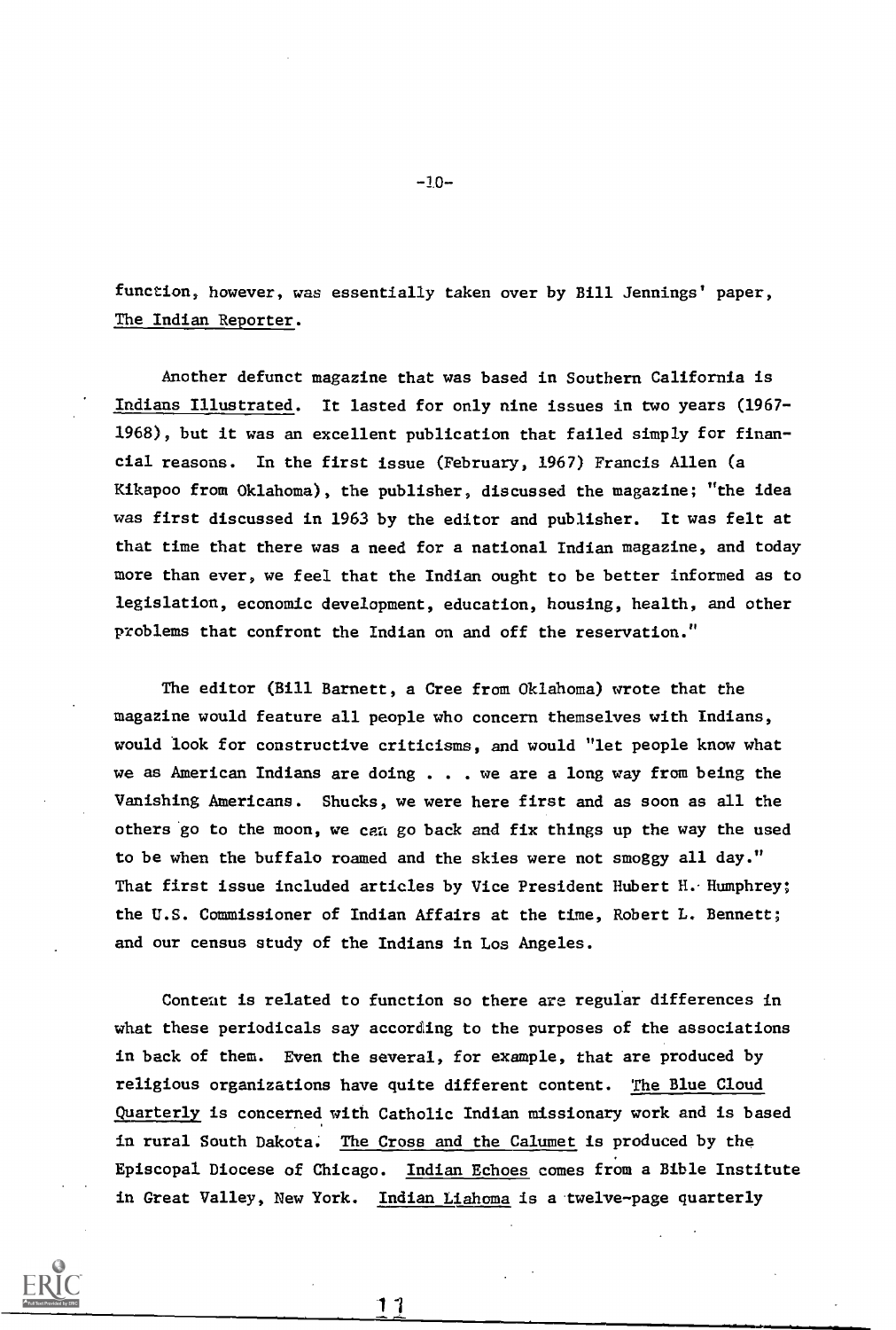magazine on Indian activities in the Mormon Church. Indian Times is ten mimeographed pages without an Indian focus at all that is produced by the First Indian Baptist Church of South Gate, California. Indian Record is a sixteen-page magazine in its 34th year that mixes Indian political, historical, and ethnographic interests with Catholic missionary activities.

A comparison was made of three of the most widely read regional newsletters in Canada: The Drum, published in the "new town" of Inuvik for the natives of the Northwest Territories; The Native People, printed in Edmonton for the Alberta Native Communications Society; and The Calumet, published in Toronto for the Indians of Ontario. All three are sent to a broad range of native communities, but are still not national or pan-Indian in orientation. Their orientations are first of all inter-tribal and provincial. All are published in an urban center, although the Inuvik-Toronto contrast shows the extreme diversity of what can be the urban center for a broad rural region.

The N.W.T. The Drum is the most assimilationist, favoring extensive cooperation with White society and accepting of acculturation to most of White culture. The general orientation is to work within White institutions, rather than to perpetuate native institutions. Articles typically describe how groups, and to a lesser extent individuals, are successfully working within White institutions. This assimilationist orientation of the northern frontier is in sharp contrast to the settled provinces whose native news media emphasize the other extreme, of liberation from White control or even influence. At the most, the southern natives talk of "integration", fulfilling a useful role in the organic specializations of a modern, pluralistic society without further acculturative destruction of their lifeways.

Within the above liberationist content, The Calumet of Ontario is moderate and The Native People of Alberta is somewhat extreme. That is,

 $-11-$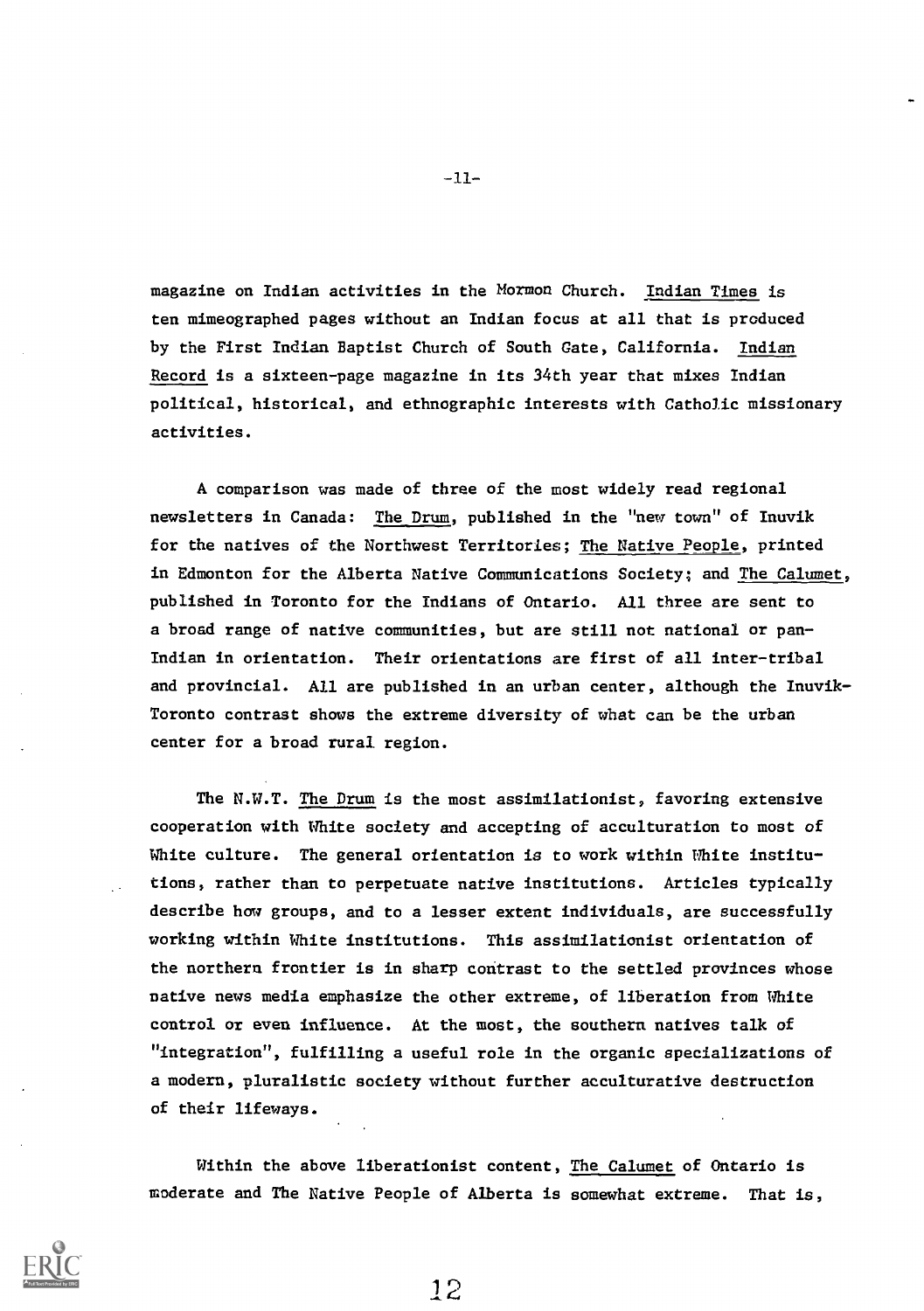the articles of the Alberta paper strongly emphasize Indian self-sufficiency, Indian separatism, events within Indian communities, and related events. The Native People is inclined to see Indians as apart from other Canadians and is intent on bringing Indians closer together, rather than closer to White society. It is heavily oriented toward active Indian politics, verbally attacking government agencies. It carries many references to Luis Riel, the historical Metis rebel who became a symbol of protest for Indians and Metis. The Native People became a rather impartial forum for discussions of the case of Chief Smallboy and his "breakaway band" of Indians who left the Hobbema Reserve in Alberta and went into the mountains "to live as their ancestors did." The paper is basically politics for adults, with an article in Cree syllabics in most issues.

Articles in The Calumet of Ontario, much more often than The Native People, describe the activities of Indian groups and communities in white oriented institutions and in white society. Thus, for example, in The Calumet one often reads of the representatives of Indian reserves participating in conferences organized by whites.

These orientations are, of course, not just of the news media, but of the regions as well. Thus, there are many indications that the natives of the Northwest Territories, although they prefer living in their home country, are relatively assimilationist in value orientations. The Alberta Indians in turn tend to be more liberationist or freedom oriented while the Ontario Indians tend to be integrationist, to seek for a compromise with both freedom and effective cooperation with Whites. The broader context is that native cultures in Ontario, the most urban, and N.W.T., the most isolated frontier, are similar in that native-White relations are relatively peaceful and cooperative, compared to the intermediately urban Prairie provinces of Alberta, Saskatchewan, and Manitoba.

Several specific themes are often repeated in the newsletters. The following themes are particularly important: You can see that the

-12-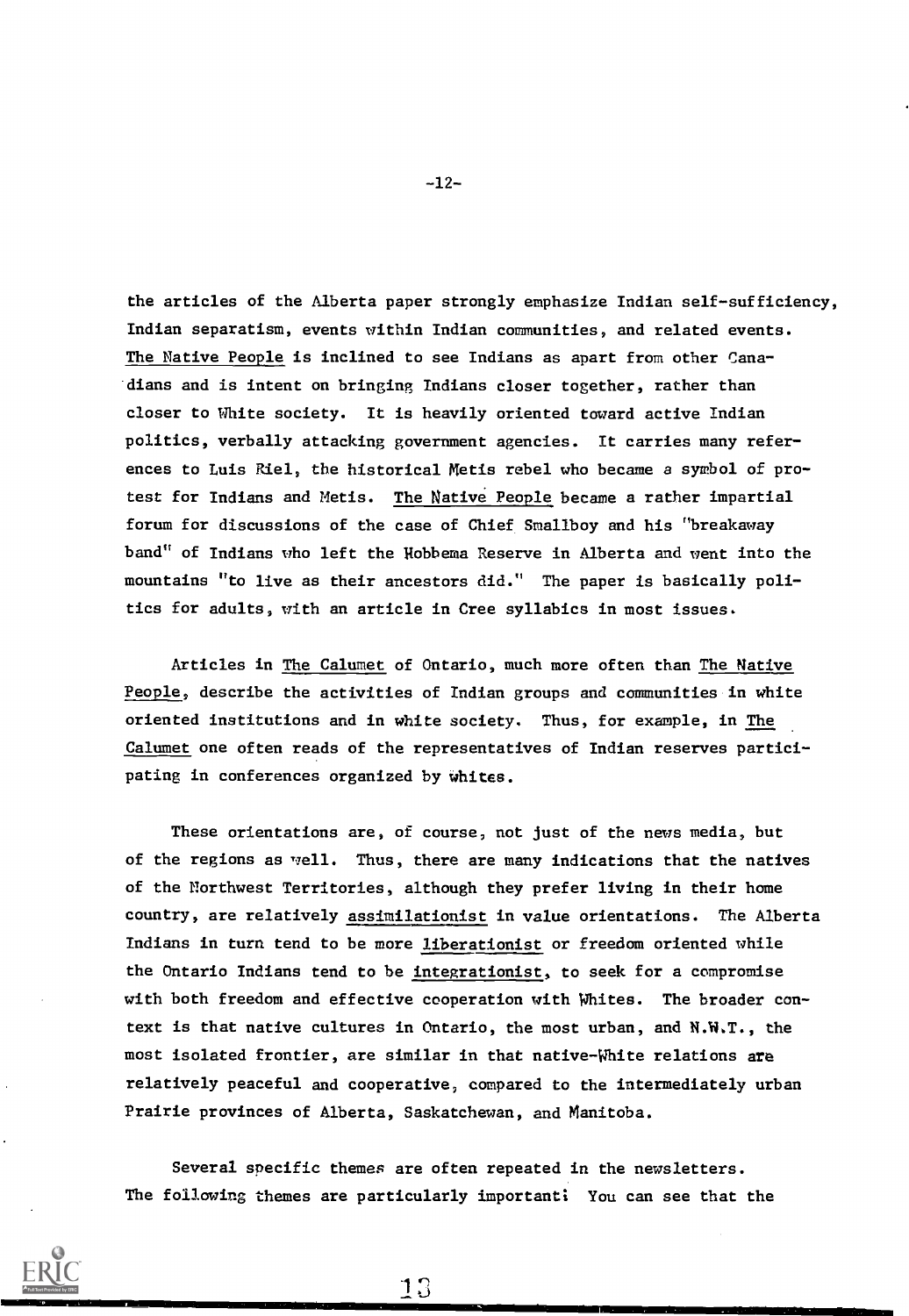"Indian Problem" is really a "White Problem" if you study the history of Indian-White relations. Whites, even the so-called experts, understand very little about real life on the reservations, so that, even when they are well intended, they make basic mistakes. Many traditional Indian values or techniques prove to be superior to those of the Whites. Indians must handle their awn affairs, learn to work with government agencies, and develop the resources of their reservations. Indian culture should be maintained, restored when possible, and authentically presented to Whites and to Indian children. Indian crafts and books about Indians should be done by Indians to be authentic. "Blood" or biological heritage is crucial to really being an Indian. The land claims, allotments, leases, sales, etc., must be settled. This and unemployment are the major reservation problems.

Certain individuals receive a lot of space. Buffy Sainte-Marie, a Cree foiksinger; Dan George, a chief and an actor from British Columbia; Harold Cardinal, a politically active Cree from Alberta; and Jean Chretien, the Indian Affairs Minister, are currently the major Canadian figures.\* Nationally known Indians are less important in the United States, but still one occasionally reads about such people as the current Commissioner of Indian Affairs (Charles R. Bruce) La Donna Harris, a Comanche married to Senator Fred Harris from Oklahoma; and Vine Deloria, Jr., a politically active Sioux.

A retreat from the platform of political rhetoric has occurred recently in the Indian movement and is reflected in changes in the Indian press. Individuals are often first drawn into leadership out of apathy and into anger, militancy, and stereotyping of government officials and

<sup>\*</sup>One recent event of interest to social scientists is that on May 14,1971 Chretien told the House of Commons Indian Affairs Committee that he would look into the activities of any groups going north to work for the summer. He said that many Indian' and Eskimo groups are becoming fed up with summer anthropologists probing into their lives.



 $-13-$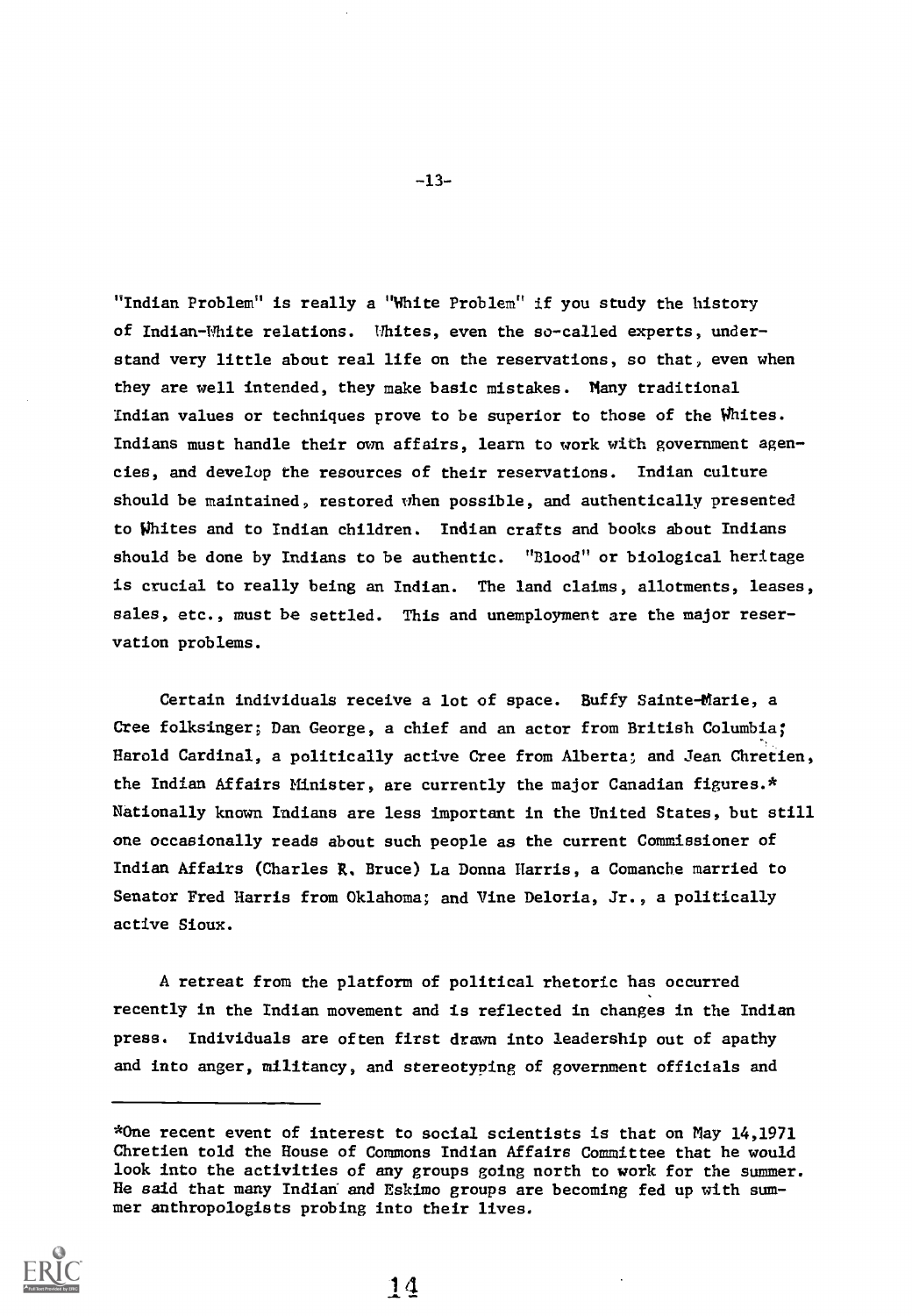Indian-White relations. This general anger is usually replaced over the years with more practical action to solve problems, within the leader's sphere of jurisdiction. In just the few years since its major development, the Indian press seems to be going through a similar kind of shift. There are now fewer general harangues about historical injustices and those that remain are better documented. The orientations are more toward present and future practical concerns. There is less grand talk now about "organizing all the Indians," probably because many inter-tribal and pan-Indian organizations have already achieved an efficient level of organization. Canadian Indians still generally use more angry rhethoic than U.S. Indians.

My hypothesis about this Canadian anger is that it comes out because the Indian's problems are much more severe in Canada than in the U.S. Legal and employment discriminations against Indians are particularly severe in Canada, if reading the periodicals in the two countries is an accurate basis for judgment.

This scene of protest, however, is complicated by several structural differences that have accelerated the active protest process in Canada. Indians, Metis, and Eskimos form a much larger proportion of the Canadian population (my estimates are 2.5% in Canada and .4% in the U.S.) and this gives them a much better chance to be heard than in the U.S. There is a greater Native-White cultural contrast in Canada because the Canadian Indians are more traditional. For example, estimates on proportions with a native "first language" are two-thirds in Canada and only one-third in the U.S. The Canadian Indians also have a stronger political base on reserved Indian lands than the U.S. Indians do because about 70% of the enrolled Indians live on their reserved land units in Canada, but only about 30% of the enrolled U.S. Indians live on their reserved land units.



-14-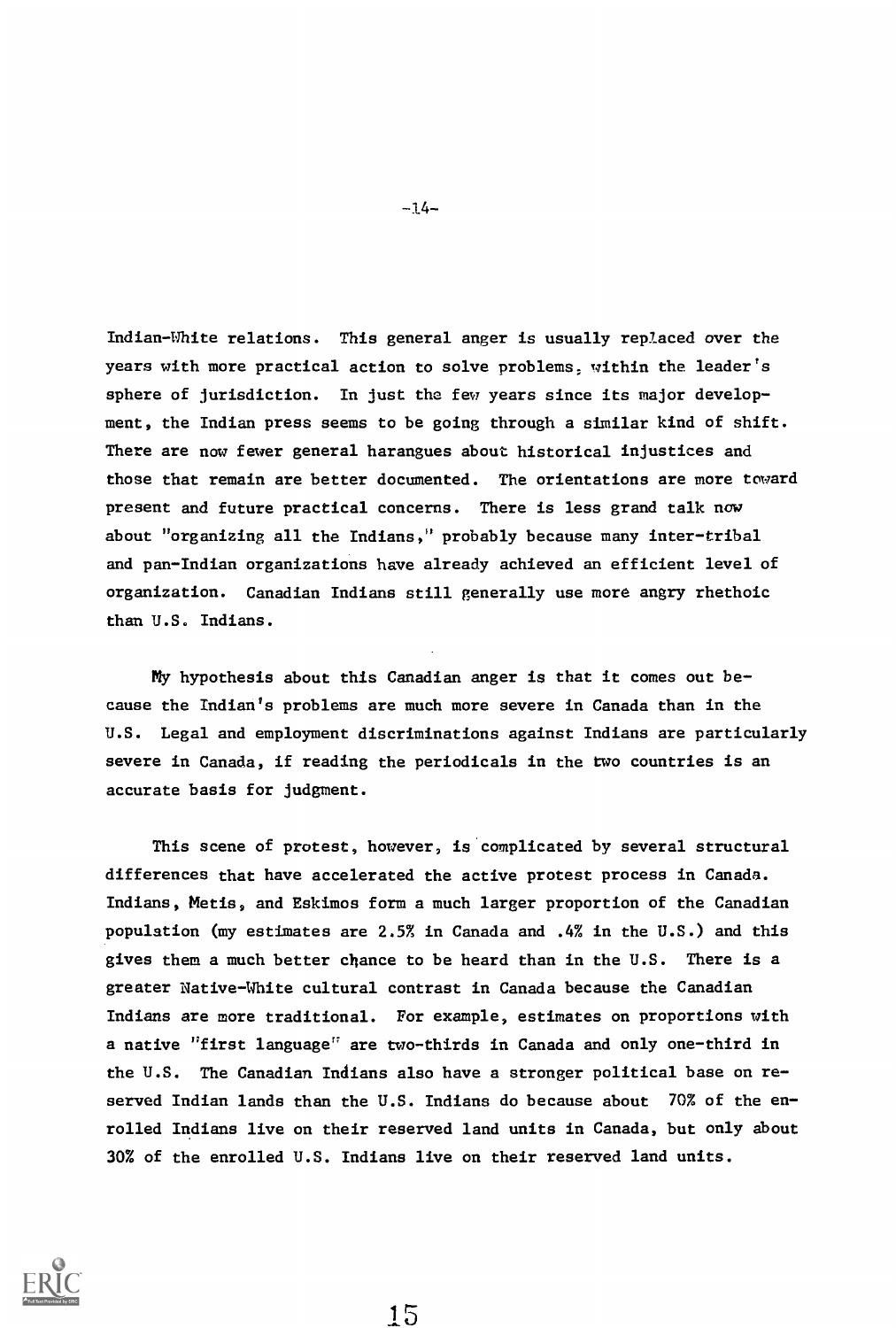In summary, U.S. and Canadian Indian periodicals have been briefly examined as a potential source of information on Indian societies. The bulk of the material is politically oriented, but time runs of a single periodical or the analysis of comparable periodicals in different regions reflect political shifts within the Indian community. Also the periodicals are creating a unique aesthetic literature, both in poetry and the protest essay. The following is a list of 113 periodicals that are oriented, at least in part, for an Indian, Metis, or Eskimo readership in Canada (37) or in the U.S. (76).



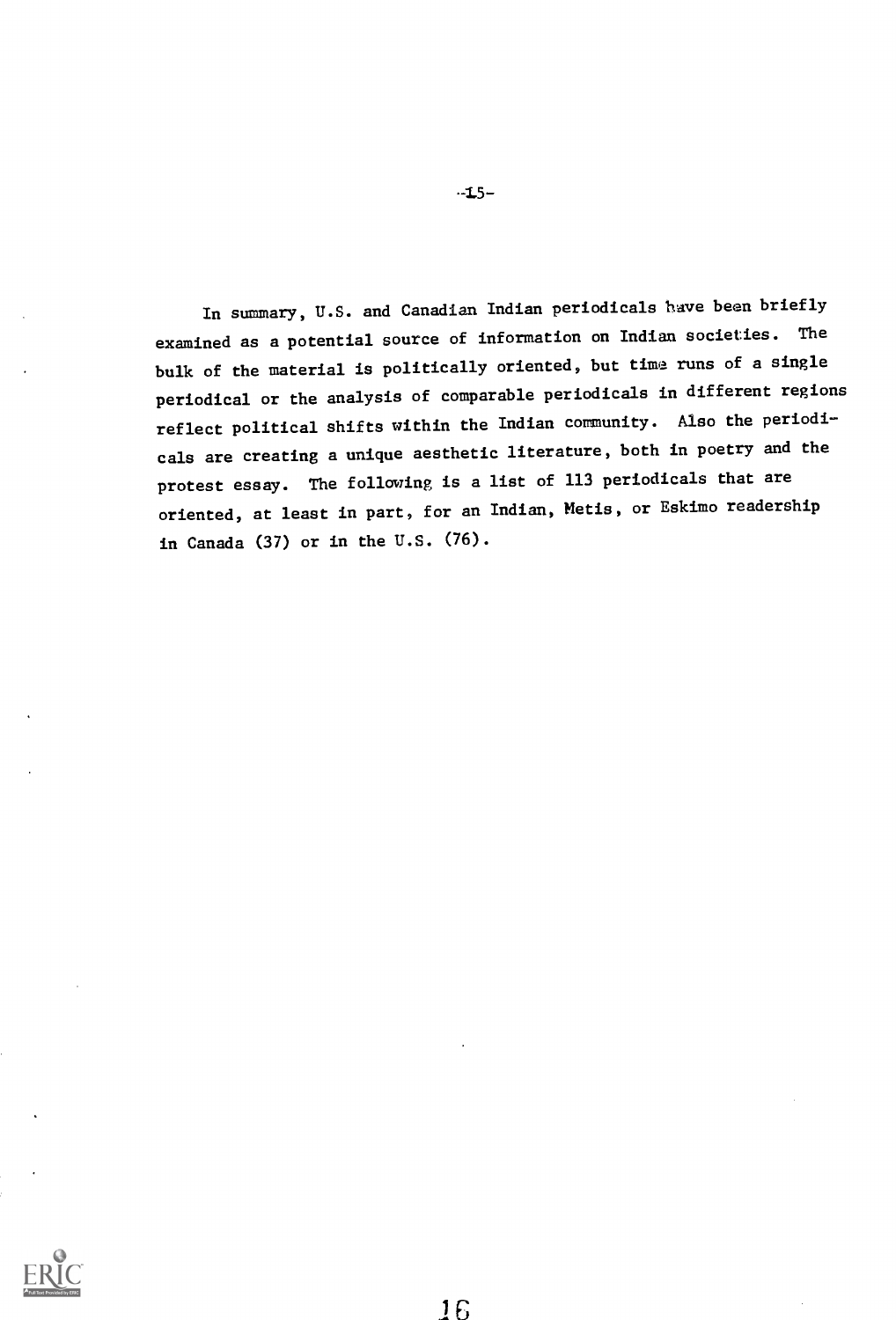## A List of Canadian and U.S. Indian Periodicals

#### Canada

- 1. The Beaver, Hudson's Bay House, Winnipeg 1, Manitoba.
- 2. The Calumet, Union of Ontario Indians, 1554 Yonge St., Toronto 7, Ontario.
- 3. Canadian Native Society of Regina Newsletter, 1214 Victoria Ave., Regina, Saskatchewan.
- 4. Caughnawaga Historical Society Bulletin, P.O. Box 538, Caughnawaga, Quebec.
- 5. The Drum. P.O. Box 1069, Inuvik, N.W.T.
- 6. Edmonton Canadian Native Friendship Centre, 10218-108th Street, Edmonton, Alberta.
- 7. Elbow Drums, Calgary Indian Friendship Society, 140-2nd Avenue S.W., Calgary, Alberta.
- 8. Indian-Eskimo Association of Canada Bulletin, 277 Victoria Street; Toronto 2, Ontario.
- 9. Indian-Eskimo Association of Canada, Alberta Division, Newsletter, 14408 - 118 Avenue, Edmonton, Alberta.
- 10. The Indian News, Department of Indian Affairs and Northern Development, 400 Laurier Ave. W., Ottawa 4, Ontario.
- 11. Indian Outlook, Federation of Saskatchewan Indians, 104 Brent Building, Regina, Saskatchewan.
- 12. Indian Record: A National Publication for the Indians of Canada (Catholic Church), 272 Main Street, Winnipeg 1, Manitoba.
- 13. The Indian Voice, Box 8544, Station H, Vancouver 5, B.C.
- 14. Innuttitut, Dept. of Indian Affairs and Northern Development, 400 Laurier Avenue W., ottawa, Ontario.
- 15. Kenomadiwin News, P.O. Box 717, Port Arthur, Ontario.
- 16. Ketiwin, Sandy Lake, Ontario.
- 17. Manitoba Indian News, Manitoba Indian Brotherhood, 807-191 Lombard Avenue, Winnipeg 2, Manitoba.

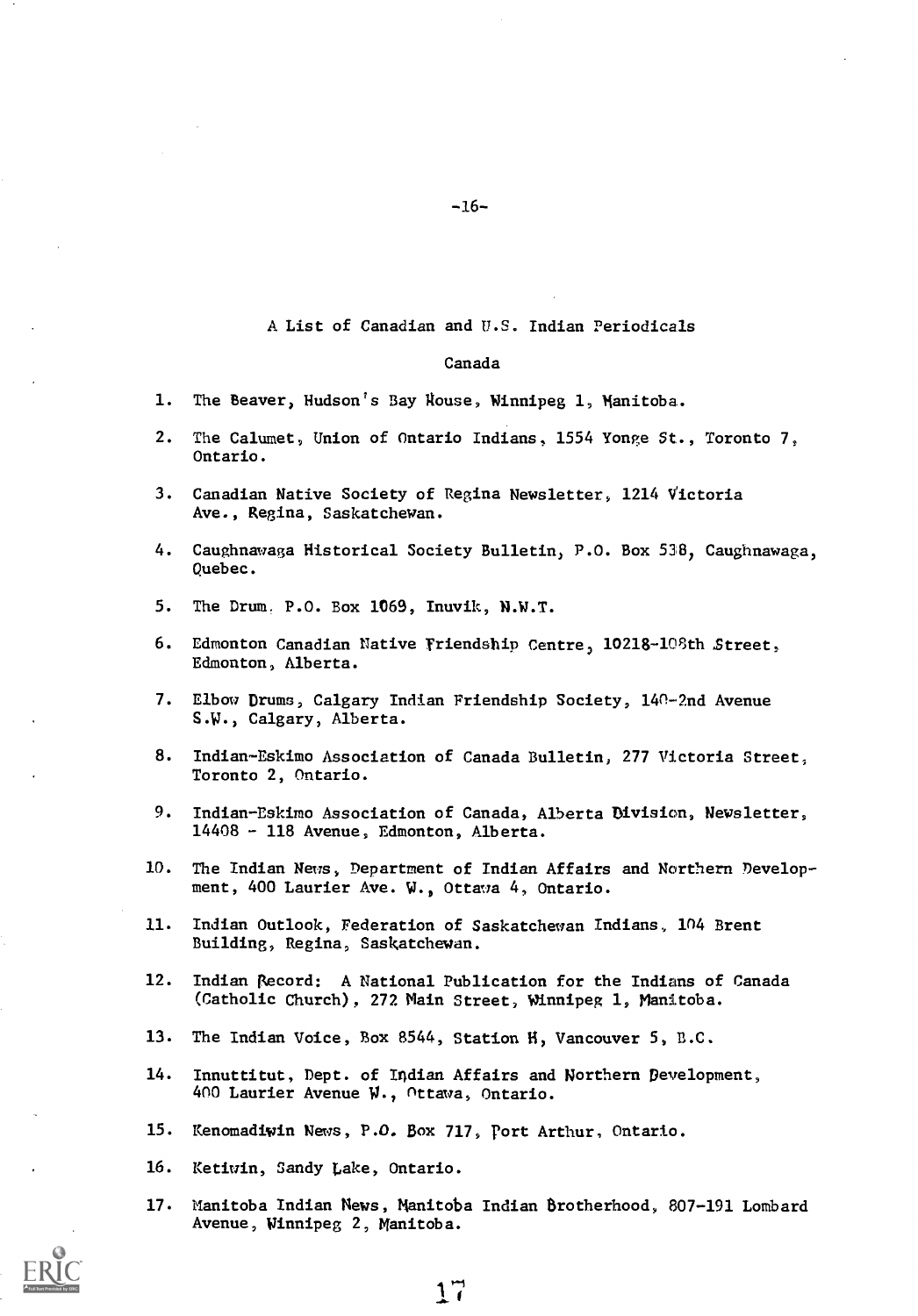- 18. The Messenger, Eskimo point, N.W.T.
- 19. Moose Call, Indian-Metis Service Council, 2412-6A Avenue West, Prince Albert, Saskatchewan.
- 20. The Moccasin Telegraph, Regina Friendship Centre, 1770 Quebec Street, Regina, Saskatchewan.
- 21. N'Amerind Friendship Centre, 613 Wellington Street, London, Ontario.
- 22. Native Brotherhood Newscall, Box 160, Prince Albert, Saskatchewan.
- 23. Native Movement, Box 6152, Vancouver 8, British Columbia.
- 24. The Native People, Alberta Native Communications Society, 11427 Jasper Avenue, Edmonton, Alberta.
- 25. The Native Voice, Native Brotherhood of British Columbia, 325 Standard Bldg., 510 West Hastings Street, Vancouver, B.C.
- 26. The New Nation: The Newspaper of the Native People, 117 Phoenix Bldg., Winnipeg; Manitoba.
- 27. News of the North, P.O. Box 68, Yellowknife, N.W.T.
- 28. Newsletter, Indian and Metis Conference, 501-177 Lombard Avenue, Winnipeg 2, Manitoba.
- 29. Northern Community Newsletter, Center for Community Studies, Saskatoon, Saskatchewan.
- 30. Our Native Land, Canadian Broadcasting Corporation, Box 500, Terminal "A", Toronto, Ontario.
- 31. Prairie Call, Indian-Metis Friendship Centre, 73 Princess Street, Winnipeg 2, Manitoba.
- 32. quetico Centre Newsletter, Box 1000, Atikokan, Ontario.
- 33. Tapwe, Boreal Press Ltd., Box 130 Hay River, N.W.T.
- 34. Tawow, Cultural Development Section, Department of Indian Affairs and Northern Development, 400 Laurier Avenue N., Ottawa, Ontario.
- 35. Thunderbird Quill, Manitoba Regional Office, Indian Affairs Branch, No. 3-590 Roseberry Street, Winnipeg 21, Manitoba.
- 36. Toronto Native Times, Canadian Indian Centre of Toronto, 210 Beverley Street, Toronto, Ontario.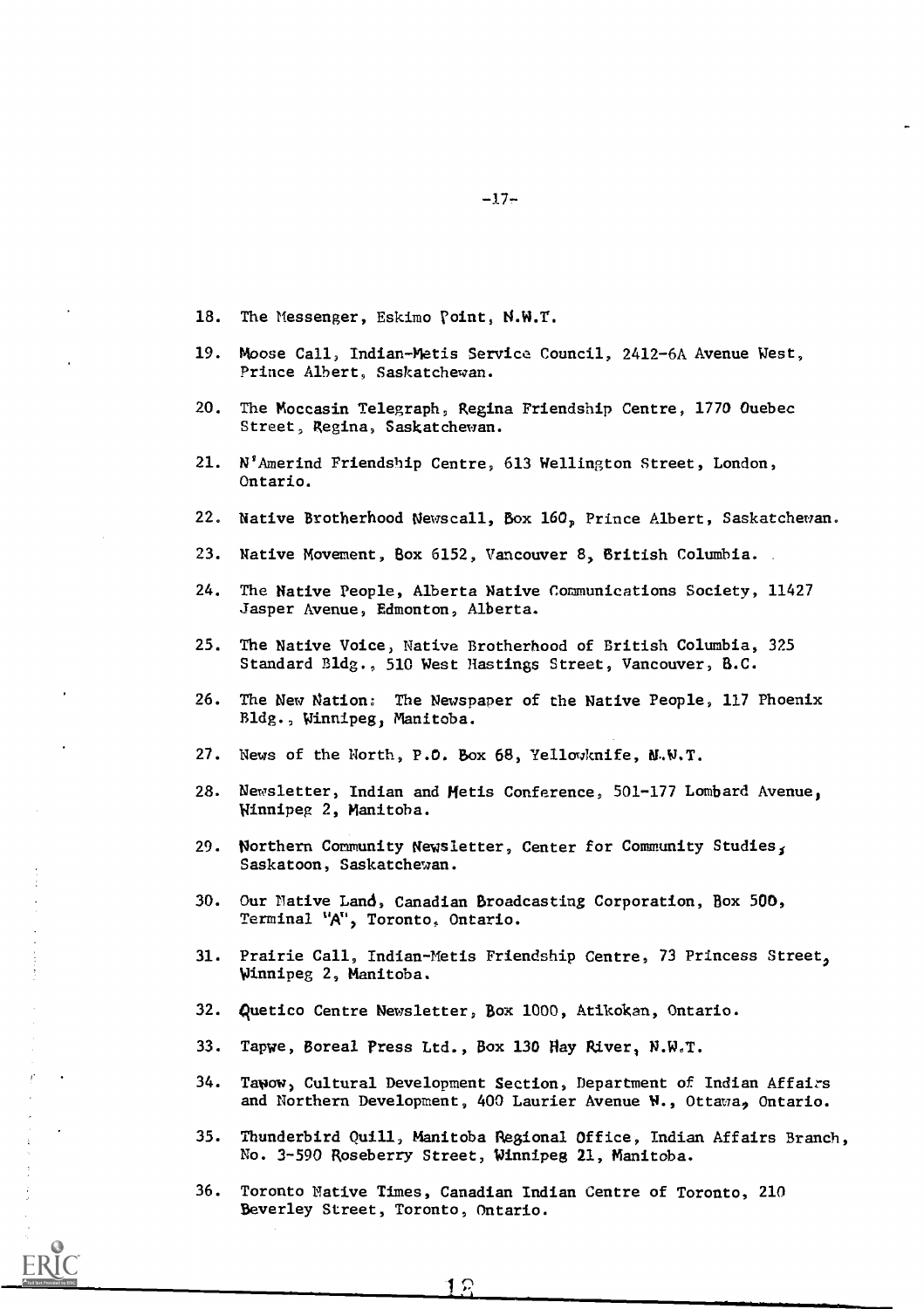37. Unity: Bulletin of the Union of British Columbia Indian Chiefs, 6390 Crown Street, Vancouver 13, B.C.

## U.S.A.

- 1. Aborigine, National Indian Youth Council, Box 892, Gallup, New Mexico.
- 2. Akwesasne. Notes, Cornwall Island Reserve, P.O. Box 435, Rooseveltown, New York, 13683.
- 3. American Indian Horizon, Box 1580, Church Street Station, New York 8, New York.
- 4. American Indian Tradition, P.O. Box 136, Alton, Illinois.
- 5. Americans Before Columbus, National Indian Youth Council, Box 4164, Sante Fe Station, Denver, Colorado.
- 6. The Amerindian, 909-1263 West Pratt Blvd., Chicago, Illinois.
- 7. Alaska Native Brotherhood, 1521-16th Avenue E., Seattle, Washington.
- 8. Apache Drumbeat, Bylas, Arizona.
- 9. Akwesasne Notes, Antioch-Putney Graduate School of Education, Putney, Vermont.
- 10. Birney Arrow, Birney, Montana.
- 11. The Blue Cloud Quarterly, Catholic Indian Missionary Work, Blue Cloud Abbey, Marvin, South Dakota.
- 12. The Cavo Transporter, Box 34, Concho, Oklahoma.
- 13. Chahta Anumpa: The Cherokee Times, The Southeastern Indian Antiquities Survey, 2928 Southlake Drive, Nashville, Tennessee.
- 14. Cherokee Examiner, P.O. Box 687, South Pasadena, California.
- 15. Cherokee Speaker, 5425 South Woodlawn Ave., Chicago, Illinois.
- 16. The Cherokee Times, Eastern Band, Cherokee, Oklahoma.
- 17. Chicago Warrior, American Indian Center, 738 West Sheridan Road, Chicago, Illinois.

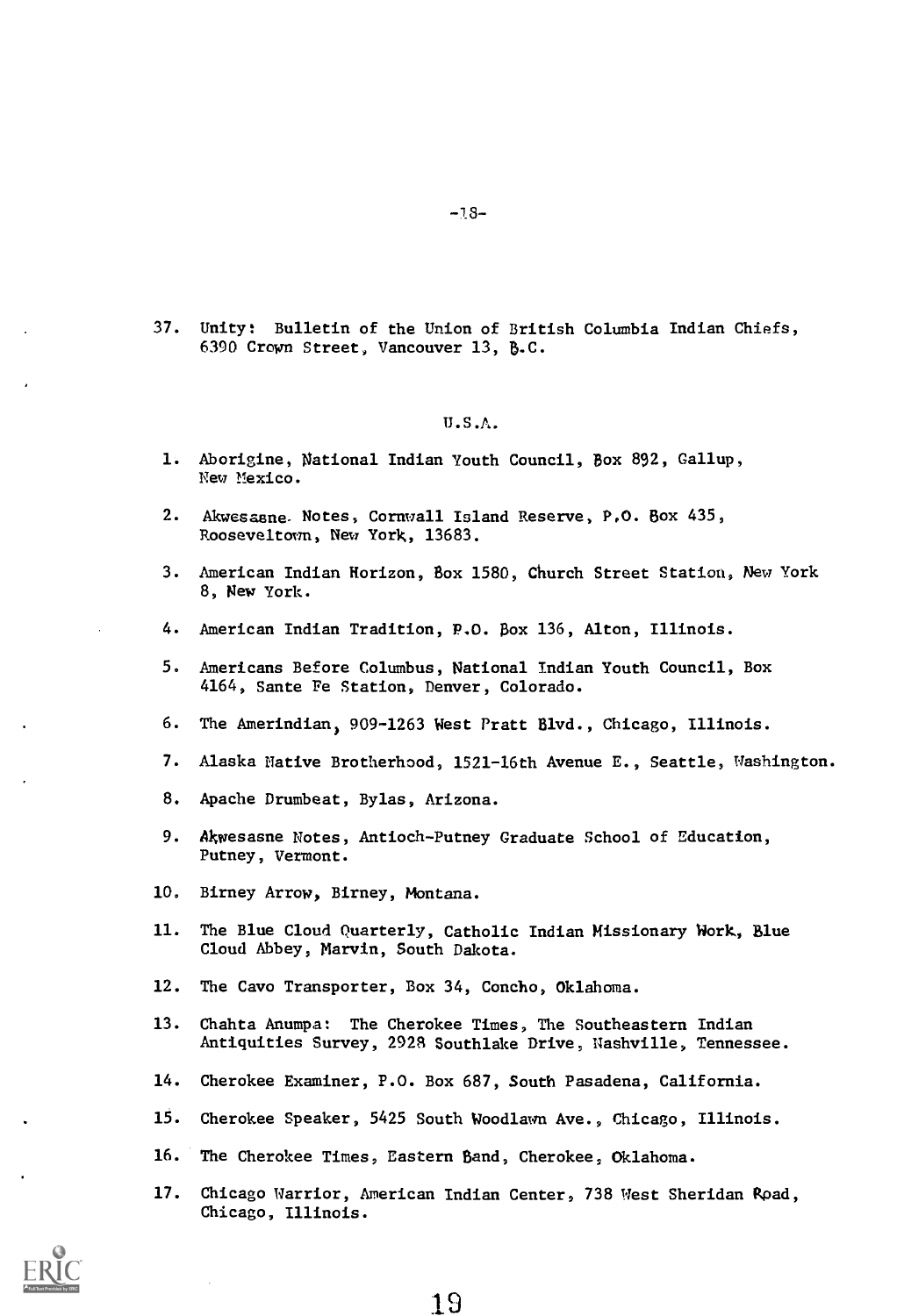- 18. City Smoke Signals, Sioux City American Indian Center, 1114 West. 6th Street, Sioux City, Iowa, 51103.
- 19. The Cross and The Calumet, Episcopal Diocese of Chicago, 3555 West Huron Street, Chicago, Illinois.
- 20. Early American: Newsletter of the California Indian Education Association, P.O. Box 4095, Modesto. California.
- 21. Eyapi Oaye: Fort Peck Indian Reservation News, Popular, Montana.
- 22. Fort Apache Scout, Box 867, Whiteriver, Arizona.
- 23. Fort Berthold Agency News, New Town, South Dakota.
- 24. Fort Hall Tevope, Fort Nall, Idaho.
- 25. Ilotan: Newsletter of the Indian League of the Americas, 5 Tudor City Place, New York, N.Y. 10017.
- 26. Indian Affairs: Newsletter of the Association on American Indian Affairs, 475 Riverside Drive, New York 27, M.Y.
- 27. Indian Athlete, The American Indian Athletic Association, 2660 East Gage Ave., Huntington Park, California.
- 28. Indian Center News, The American Indian Women's Service League, 1900 Boren Ave., Seattle, Washington.
- 29. The Indian Historian, American Indian Historical Society, 1451 Masonic Avenue, San Francisco, California. 94117.
- 30. Indian Liahona, Church of Jesus Christ of Latter Day Saints, 115 East South Temple Street, Salt Lake City, Utah.
- 31. Indian Life, Inter-Tribal Indian Ceremonial Association, P.O. Box 1029, Gallup, New Mexico.
- 32. Indian Life Newsletter, American Women's League, 495 West End Avenue, New York, N.Y. 10024.
- 33. The Indian Mailman,4311 North 9th Ave., Phoenix, Arizona.
- 34. Indian Mews, Box 2195, Santa Fe, New Hexico.
- 35. Indian Pen Pals Club, 10219 East Ave. South 6, Little Rock, California.
- 36. Indian Progress, Associated Executive Committee of Friends on Indian Affairs, 1403-21st Street, Central City, Nebraska.



 $-19-$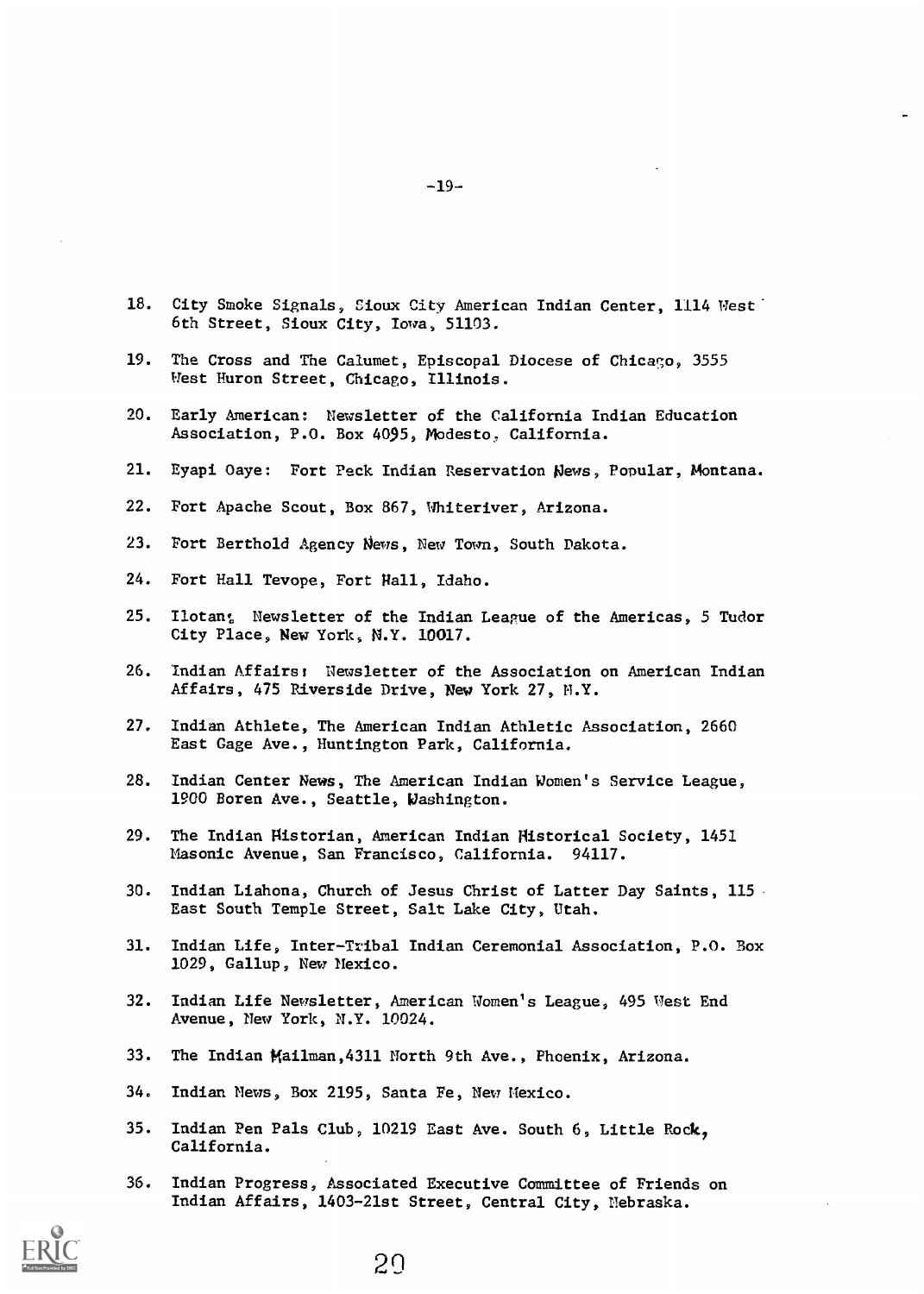- 37. The Indian Reporter, 3254 Orange, Riverside, California.
- 38. Indian Times, White Buffalo Council of American Indian, 929-29th Street, Denver, Colorado.
- 39. Indian Times, First Indian Baptist Church, 9817 California Ave., South Gate, California.
- 40. Indian Truth, Indian Rights Association, 1505 Race Street, Philadelphia, Pennsylvania.
- 41. Indian Uprising, American Indians United, 1630 West Wilson Ave., Chicago, Illinois.
- 42. Indian Voices, University of Chicago, 1126 East 59th Street, Chicago, Illinois. (Defunct).
- 43. Indian Sentinel, Bureau of Catholic Indian Missions, 2021 H Street N.W., Washington, D.C.
- 44. Indian Work Newsletter, The National Council Home Department, 281 Park Ave., South, New York, N.Y.
- 45. Journal of American Indian Education, College of Education, Arizona State University, Tempe, Arizona.
- 46. Keetoowah Speaker, Western Cherokee, 12249 East 194th Street, Artesia, California.
- 47. Klamath Tribune, Chiloquin, Oregon.
- 48. Leech Lake Newsletter, Cass Lake, Minnesota.
- 49. Makah Newsletter, Makah Indian Reservation, Neah Bay, Washington.
- 50. Many Smokes, P.O. Box 5895, Reno, Nevada.
- 51. Menominee News, Keshena, Nisconsin.
- 52. NCAI Sentinel, National Congress of American Indians, 1346 Connecticut Ave., N.V., Washington, D.C.
- 53. The Native Nevadan, Inter-Tribal Council of Nevada, 1995 East 2nd St., Reno, Nevada.
- 54. Navajo Assistance,.Box 106, Gallup, New Mexico.
- 55. Navajo Times, Window Rock, Arizona.